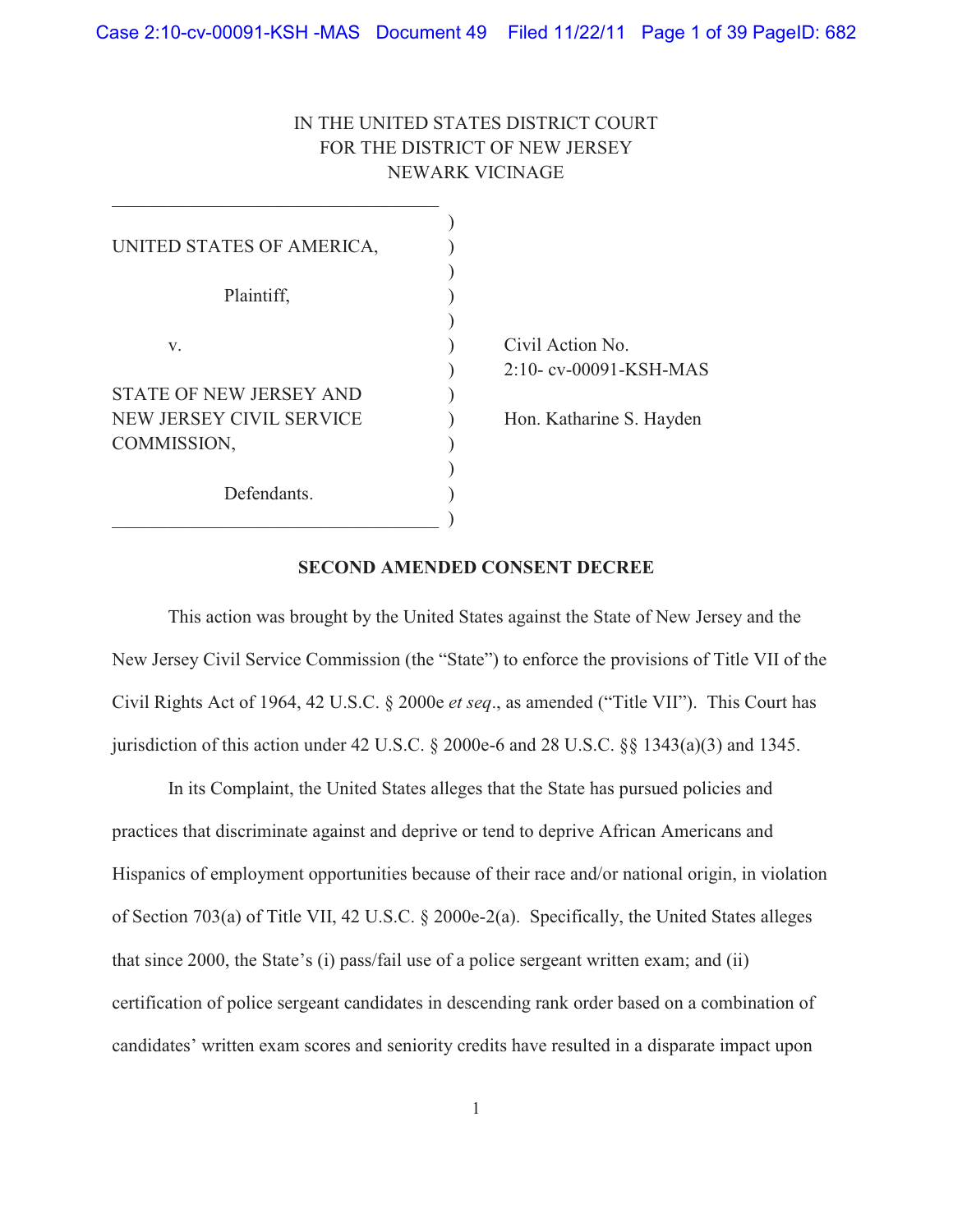African-American and Hispanic candidates for promotion to police sergeant in local jurisdictions participating in New Jersey's civil service system. The United States further alleges that the State's uses of the written exam have not been shown to be job related for the position of police sergeant and consistent with business necessity.<sup>1</sup>

 The State denies that it has violated Title VII. Nevertheless, the United States and the State desire that this action be settled by an appropriate Consent Decree ("Decree") without the burden of protracted litigation, and agree to the jurisdiction of this Court over the Parties and the subject matter of this action. The United States and the State further agree to the entry of this Decree as final and binding between themselves as to the issues raised in the United States' Complaint in this action. Subject to the Court's approval of this Decree, the Parties waive hearings and findings of fact and conclusions of law on all issues, except as to the following, which the United States contends, the Court finds, and for purposes of this Consent Decree only and without admitting liability, the State does not dispute for purposes of these proceedings only:<sup>2</sup>

- a. Since at least 2000, the selection process used by the State in the screening and selection of candidates for promotion into the position of police sergeant in local jurisdictions throughout New Jersey that participate in the New Jersey civil service system has included the administration of a written exam ("police sergeant written exam"). Candidates cannot be considered for promotion to police sergeant unless they take and pass the police sergeant written exam.
- b. Candidates who meet the minimum qualifications set by the State and who achieve a passing score on the police sergeant written exam are placed on eligible lists for each

 $\overline{a}$ 

<sup>&</sup>lt;sup>1</sup> This action alleges disparate impact discrimination. The United States does not allege in its Complaint that the State has intentionally discriminated against any person or group of persons under Title VII.

<sup>&</sup>lt;sup>2</sup> The facts are based on the Declarations of Dr. Bernard Siskin, Ph.D., and Dr. David P. Jones, Ph.D., attached to the Parties' joint memorandum in support of entry of this Decree.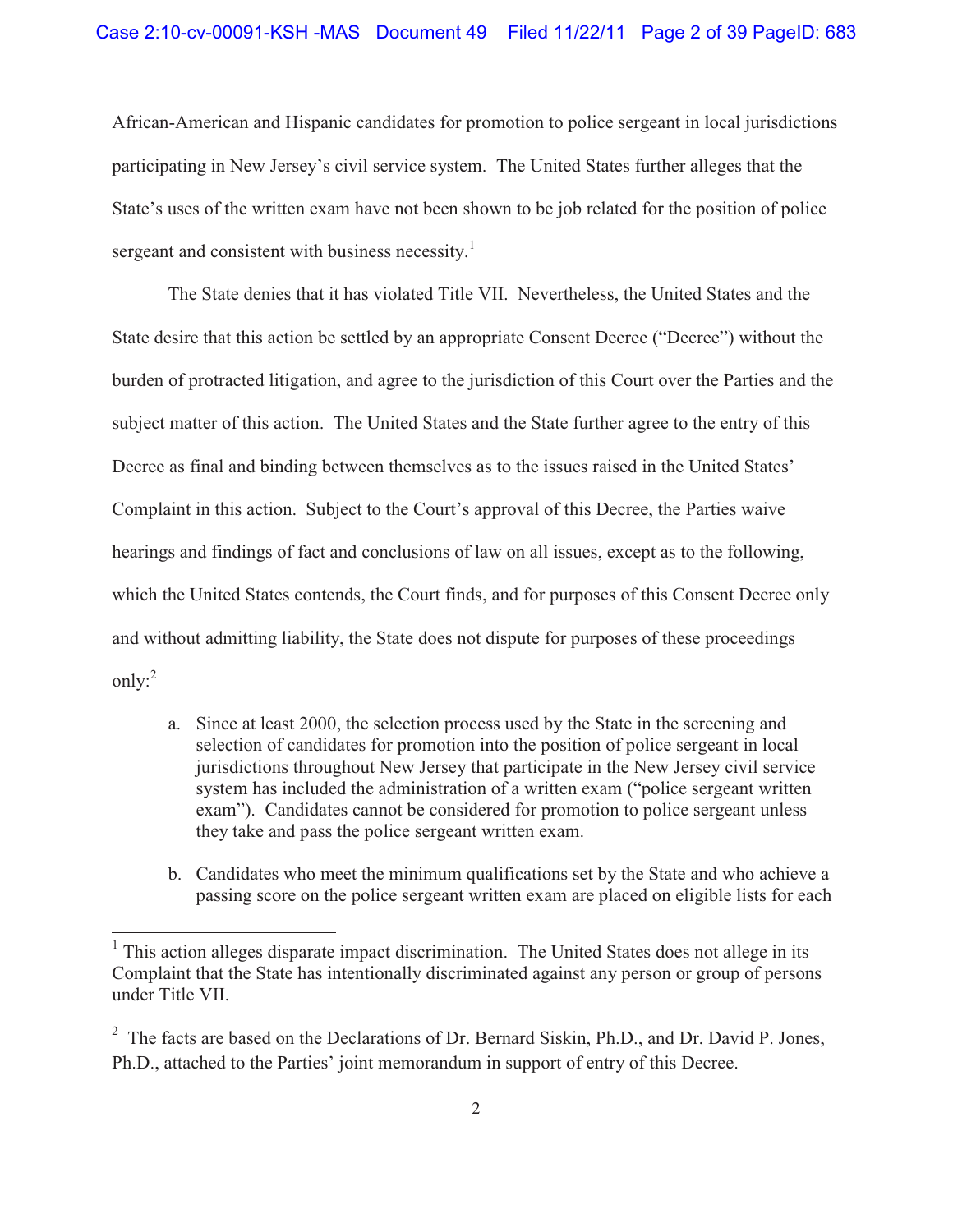local jurisdiction in descending rank order based on their final scores. Final scores are a combination of police sergeant exam scores, weighted 80 percent, and seniority credits, weighted 20 percent.

- c. From 2000 to 2009, African-American and Hispanic candidates passed the police sergeant written exam at a lower rate than white candidates, and the disparity in pass rates is statistically significant.
- d. From 2000 to 2008, African-American and Hispanic candidates ranked lower on eligible lists than white candidates, and the disparity in ranks is statistically significant.
- e. The State's use of the police sergeant written exam as a pass/fail screening device from 2000 to 2009 resulted in a disparate impact upon African-American and Hispanic candidates for promotion to police sergeant sufficient to establish a *prima facie* case under Title VII.
- f. The State's determination and use of final scores to certify candidates from eligible lists in descending rank order from 2000 to 2008 resulted in a disparate impact upon African-American and Hispanic candidates sufficient to establish a *prima facie* case under Title VII.
- g. At least 48 additional African Americans would have been promoted to the position of police sergeant in local jurisdictions throughout New Jersey from 2000 to 2009 absent the disparate impact resulting from the State's pass/fail use of the police sergeant written exam and from the State's determination and use of final scores to certify candidates in descending rank order.
- h. At least 20 additional Hispanics would have been promoted to the position of police sergeant in local jurisdictions throughout New Jersey from 2000 to 2009 absent the disparate impact resulting from the State's pass/fail use of the police sergeant written exam and from the State's determination and use of final scores to certify candidates in descending rank order.
- i. The State's use of the police sergeant written exam as a pass/fail screening device and the State's determination and use of final scores to certify candidates from eligible lists in descending rank order are not job related or consistent with business necessity under professionally acceptable standards for validity.<sup>3</sup>

 $\overline{a}$ 

<sup>&</sup>lt;sup>3</sup> The United States also contends that alternative selection devices exist to select candidates for supervisory, public safety positions that would have served the State's legitimate needs and that have been demonstrated to have less adverse impact. Since the parties are proceeding under the theory that the challenged employment practices are not job related and consistent with business necessity, it is unnecessary to set forth these alternatives.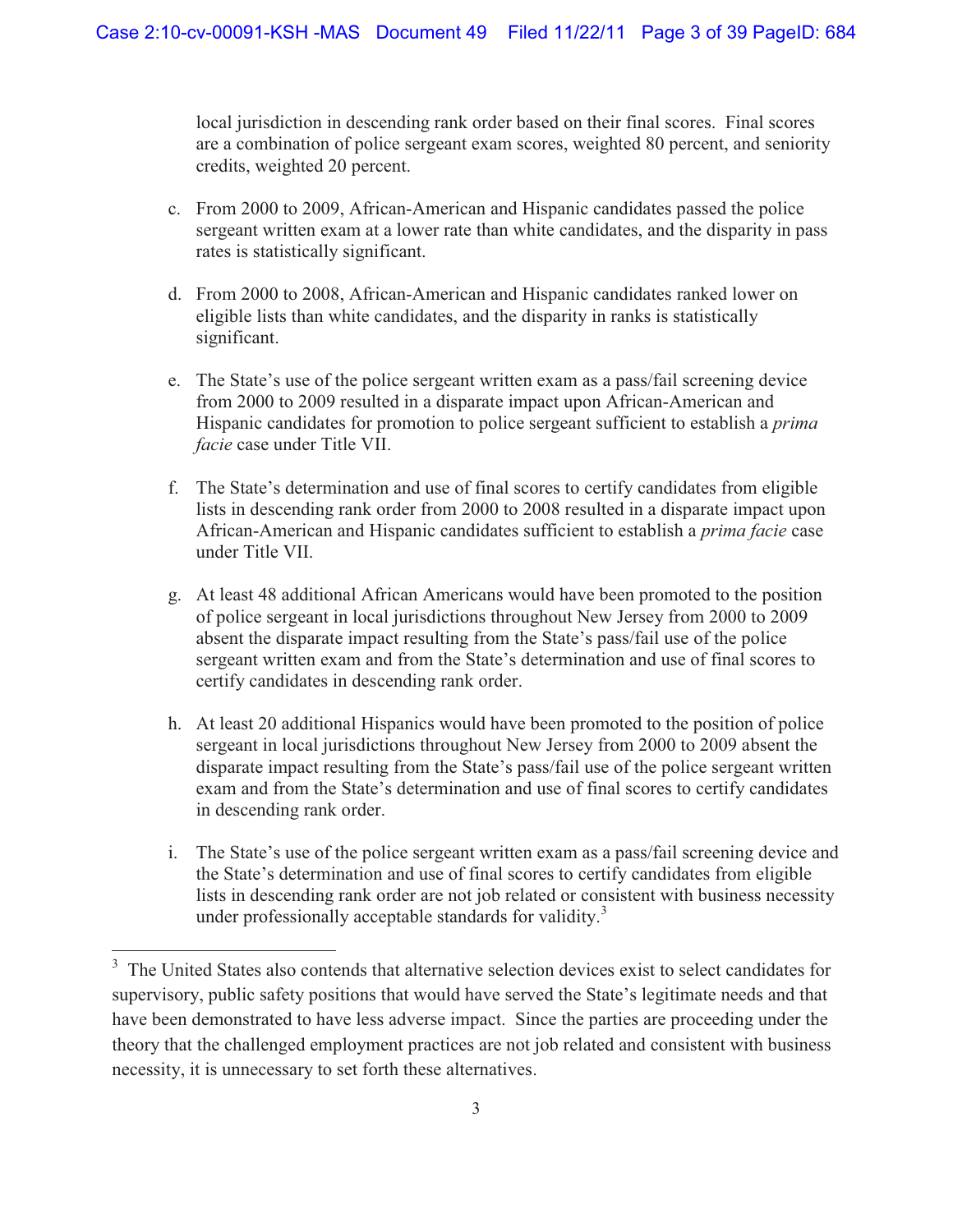- j. The retroactive seniority awarded to Claimants under this Decree does not exceed the seniority lost by African-American and Hispanic candidates from 2000 to 2009 as a result of the State's pass/fail use of the police sergeant written exam and from the State's determination and use of final scores to certify candidates in descending rank order.
- k. The relief provided by this Decree does not exceed make-whole relief to individuals who would be considered victims of the practices challenged by the United States, and the procedures set forth in this Decree for identifying Claimants and allocating relief among them is fair, reasonable, equitable and otherwise consistent with federal law.
- l. Priority promotions and awards of retroactive seniority under this Decree are remedial relief for identified individuals based on their status as victims of the practices challenged by the United States and do not constitute race-conscious "affirmative action."

In resolution of this action, with the consent of the Parties, IT IS THEREFORE

ORDERED, ADJUDGED AND DECREED as follows:

## **I. DEFINITIONS AND PARTIES**

1. The "Parties" to this Decree are the United States, by the Department of Justice,

("United States") and the State of New Jersey and the New Jersey Civil Service Commission

(collectively, the "State").

2. "Back pay" refers to a monetary award that represents the value of some or all of

the wages that a Claimant would have received if he or she had been promoted to the position of

police sergeant on the Claimant's presumptive appointment date as defined in Paragraph 9.

3. "Claimant" refers to any African-American or Hispanic person from those

jurisdictions identified in Attachment A who has not been promoted to police sergeant and who:

a. between 2000 and 2009, failed a police sergeant written exam where appointments from the eligible list resulted in a shortfall of his or her race; or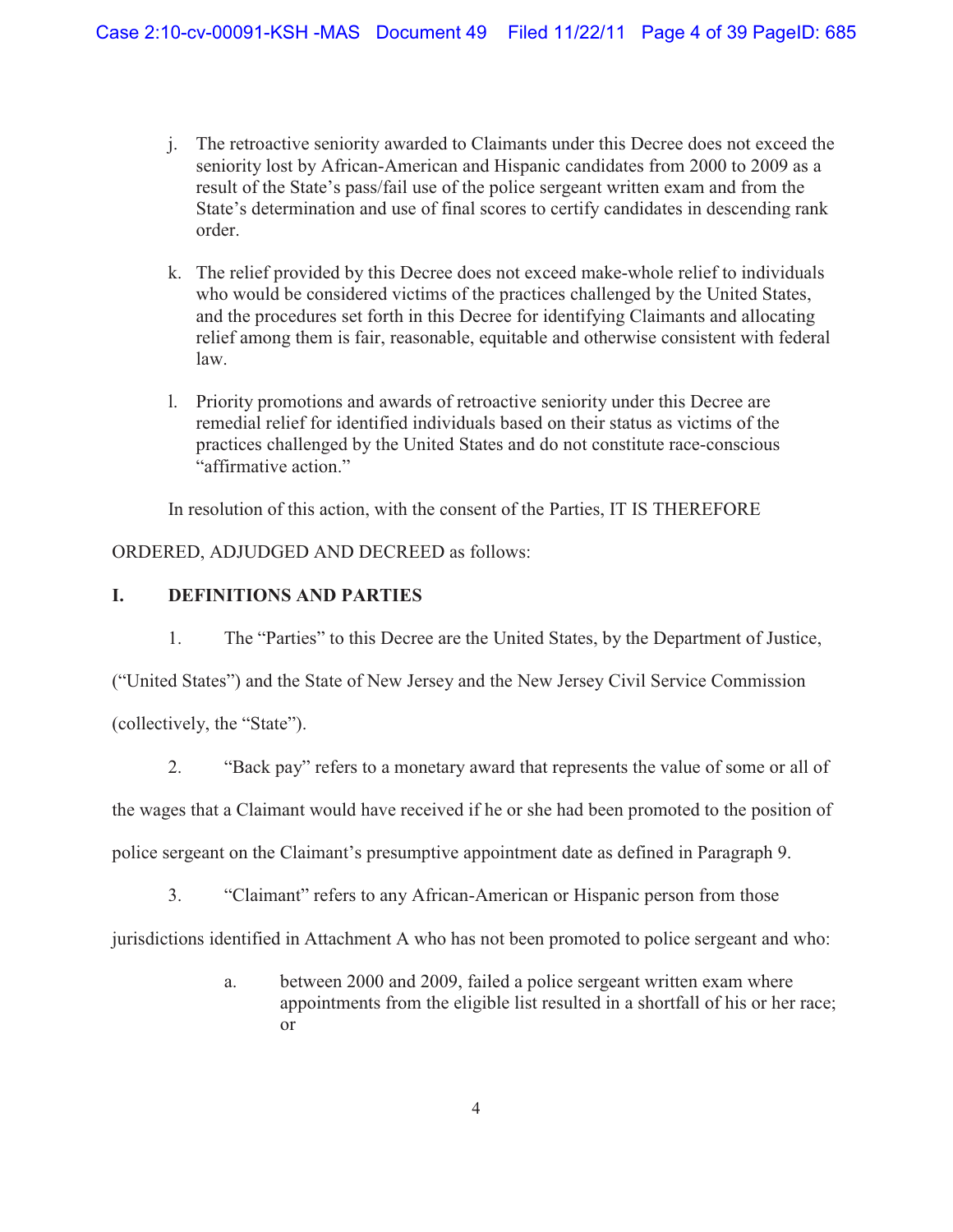b. between 2000 and 2008, passed a police sergeant written exam where appointments from the eligible list resulted in a shortfall of his or her race, but ranked below the lowest-ranking candidate appointed from that eligible list.

Attachment A sets forth the type of individual relief for which Claimants in specified jurisdictions are eligible. The names of those Claimants who are eligible for back pay are listed in Attachment B of this Decree. The names of those Claimants who are eligible for both back pay and priority promotion are listed in Attachment C of this Decree.

4. "Days" refers to calendar days unless business days are clearly specified in the context of a specific provision of this Decree. If any deadline referenced in this Decree should fall on a weekend or federal holiday, the deadline shall be moved to the next business day.

5. "Entry" of the Decree refers to the date that the Court orders entry of the Decree following the Initial Fairness Hearing described in Section IV of this Decree.

6. "Individual relief" refers to a monetary award in the form of back pay and/or an offer of priority promotion, including retroactive seniority that a Claimant may receive pursuant to the terms of this Decree.

7. "Local jurisdiction" refers to a municipality or county participating in the State of New Jersey's civil service system.

8. "Police sergeant" refers to a person promoted to a police sergeant position in a local jurisdiction participating in the State of New Jersey's civil service system, regardless of whether the person has completed any applicable probationary or working test period.

9. "Presumptive appointment date," with respect to a Claimant, refers to the start date that would have been available to the Claimant after he or she first:

5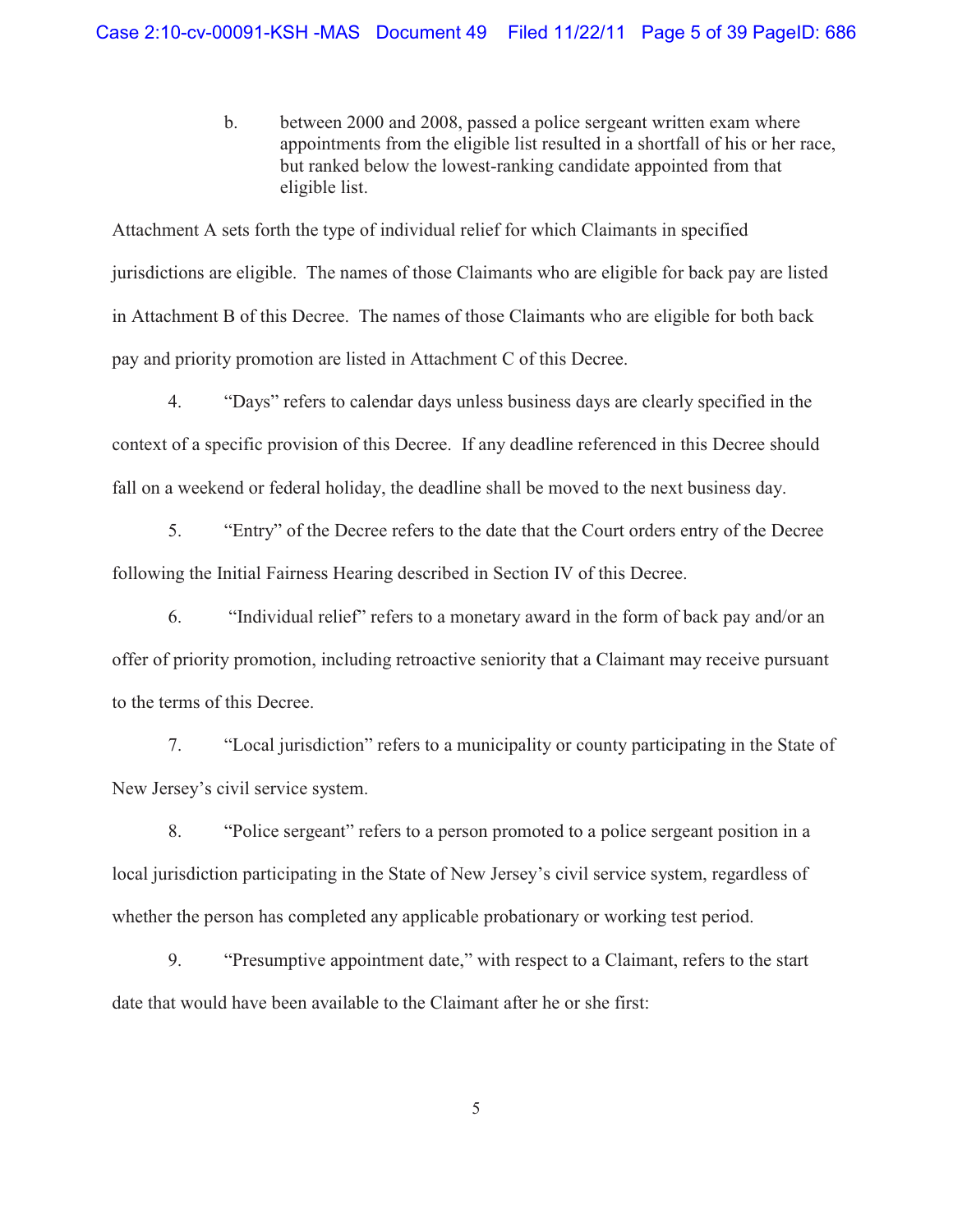- a. between 2000 and 2009, failed a police sergeant written exam where appointments from the eligible list resulted in a shortfall of his or her race; or
- b. between 2000 and 2008, passed a police sergeant written exam where appointments from the eligible list resulted in a shortfall of his or her race, but ranked below the lowest-ranking candidate appointed from that eligible list.

The presumptive appointment date for each Claimant is based upon the median appointment date for candidates on the eligible list that would have included the Claimant or from which the Claimant would have been appointed. The presumptive appointment date for each Claimant eligible for both back pay and priority promotion is listed in Attachment C of this Decree.

10. "Retroactive seniority" refers to the seniority that the State will ensure Claimants who are awarded a priority promotion will receive. The amount of retroactive seniority will be based upon the presumptive appointment date of the Claimant, as defined in the preceding Paragraph. A Claimant's retroactive seniority date shall apply only to the calculation of seniority points for purposes of promotion. A Claimant's retroactive seniority shall not be used to satisfy any applicable probationary/working test period or time-in-grade requirement for eligibility for promotion.

11. "Selection device" refers to any exam, test, requirement or criterion used to evaluate a person's qualifications for appointment to the position of police sergeant (*e.g*., application, written exam, oral interview, physical exam, and background investigation).

## **II. PURPOSES OF CONSENT DECREE**

- 12. The purposes of this Decree are to ensure that:
	- a. The State does not violate Title VII by using policies or practices for promotion to the position of police sergeant that violate Title VII on the basis of race and/or national origin;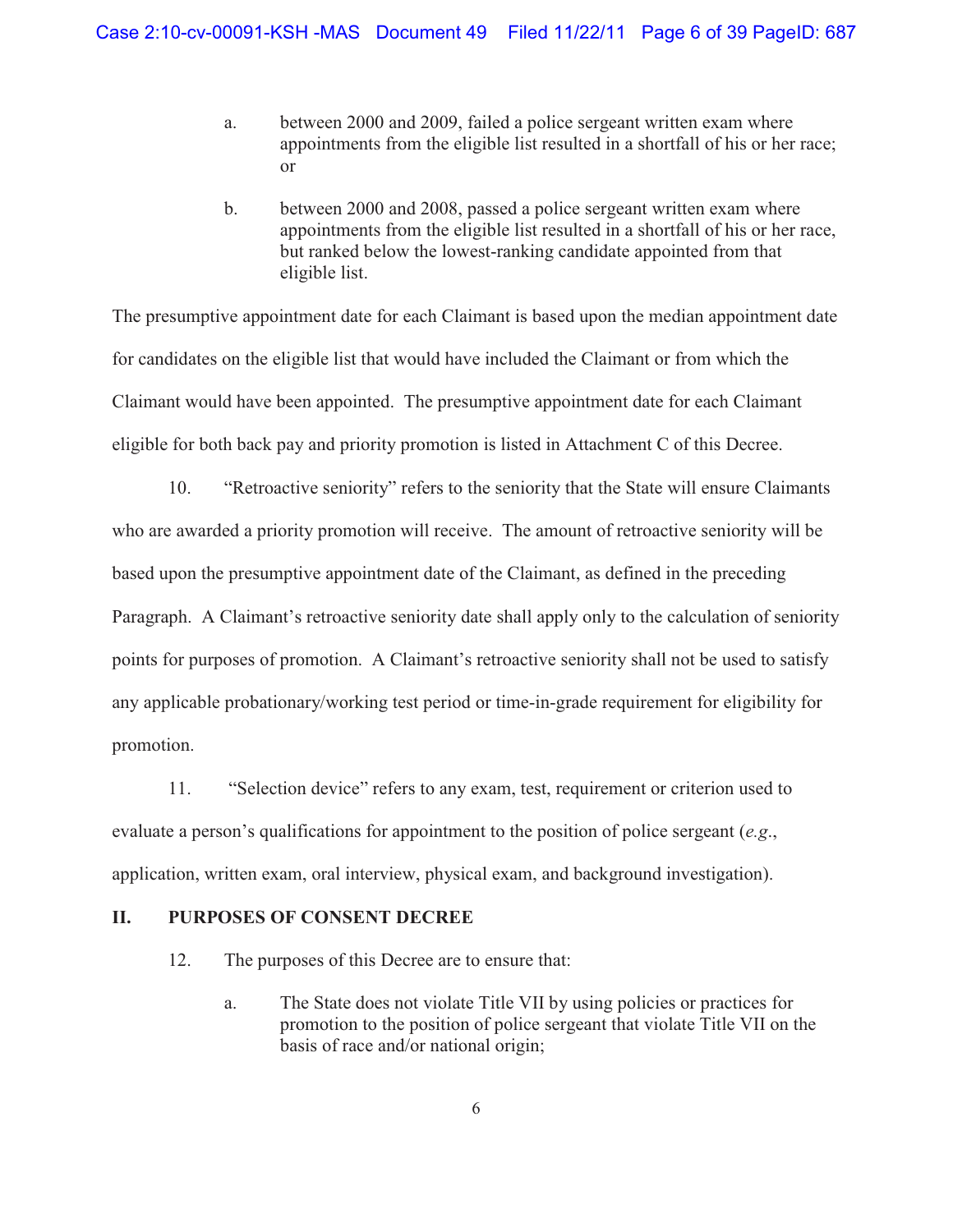- b. The State utilizes a new, lawful selection procedure that will serve the purposes of ensuring that promotions to police sergeant are based on merit and that the State's selection procedure does not unnecessarily exclude qualified African-American and Hispanic candidates; and
- c. The State provides, as appropriate, back pay and/or priority promotions with retroactive seniority to qualified persons who were denied a promotion to police sergeant due to the employment practices challenged by the United States in this case.

### **III. GENERAL INJUNCTIVE RELIEF**

13. The State, its officials, agents, employees and successors, and all persons acting on behalf of or in active concert or participation with the State, are enjoined from using any selection device for the position of police sergeant that has a disparate impact upon African-American or Hispanic candidates on the basis of race or national origin and is not job related for that position and consistent with business necessity, or otherwise does not meet the requirements of Title VII.

14. The State, its officials, agents, employees and successors, and all persons acting on behalf of or in active concert or participation with the State, are enjoined from engaging in any act of retaliation or act which in any respect adversely affects a person on account of that person's participation in or cooperation with the initiation, investigation, litigation or administration of this case or this Decree or on account of that person receiving any relief pursuant to this Decree.

15. The State shall cease administering the existing police sergeant written exam challenged by the United States in this case to screen, select and appoint candidates for promotion to police sergeant. As set forth in Section VII of this Decree, a new and lawful selection device will be developed for purposes of screening, selecting or appointing persons to police sergeant positions.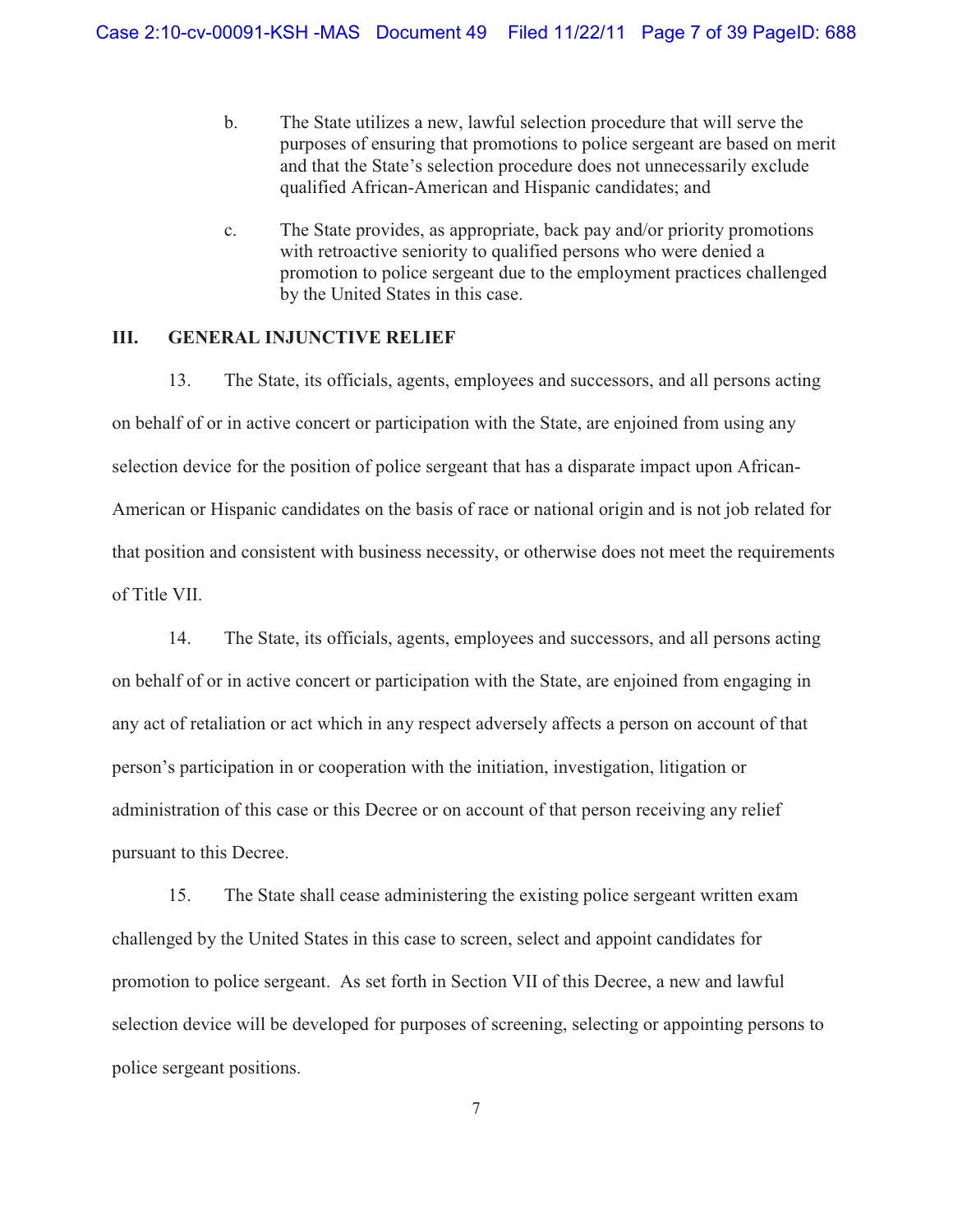16. The State shall cease using current eligible lists as part of its selection procedure for police sergeant in the local jurisdictions set forth in Attachment D, where continued use of such lists would result in a disparate impact upon African Americans or Hispanics and create an additional "shortfall" of African Americans or Hispanics who would have been promoted but for the State's uses of the challenged exam.<sup> $4$ </sup> In that regard, until the current eligible lists for jurisdictions listed in Attachment D expire, the State shall provide all certification requests from those jurisdictions to the United States prior to certifying candidates to the jurisdiction for promotion. The United States shall determine through its expert whether the requested certification(s) would create an additional African-American or Hispanic shortfall in that jurisdiction. For purposes of determining whether an additional shortfall would result, the United States will treat each request for certification as an actual appointment. If an additional shortfall would not be created by the appointments, then the United States will notify the State and the certification(s) may be made.

17. Notwithstanding the foregoing, the State may use existing eligible lists in all other local jurisdictions where continued use of such lists is not likely to result in a disparate impact upon African Americans or Hispanics and/or create an additional "shortfall" of African Americans or Hispanics who would have been promoted but for the State's uses of the challenged exam. The use of these existing eligible lists will be an interim measure to fill police sergeant vacancies until an alternative selection device is approved and adopted in accordance with the terms of this Decree, as set forth in Section VII. The State shall not extend any existing eligible lists without the approval of the United States.

 $\overline{a}$ 

<sup>4</sup> The methodology for determining the shortfall number is set forth in Paragraphs 11-13 of Dr. Siskin's Declaration.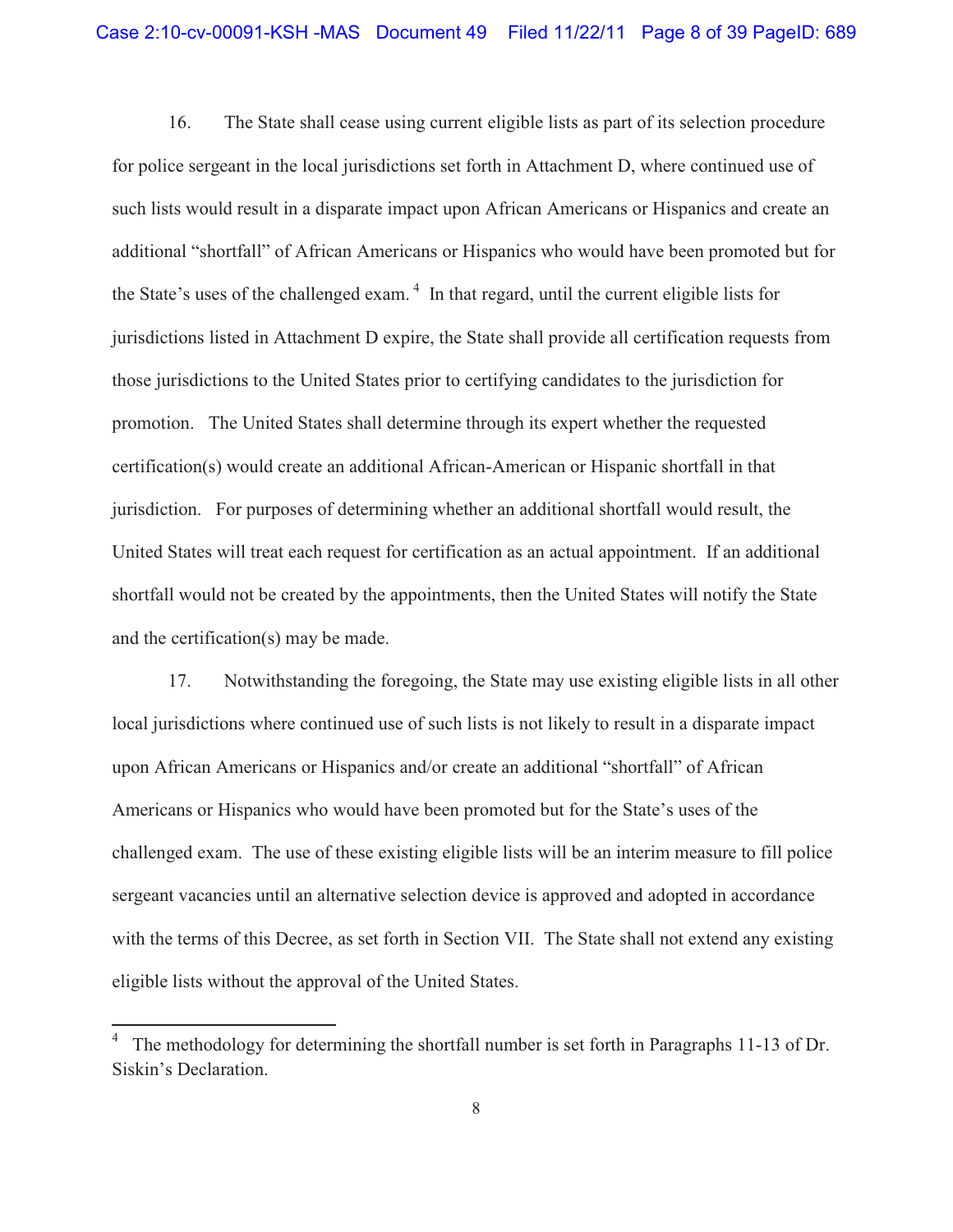18. The State shall designate a person who shall be responsible for enforcing the provisions of this Decree. This person's responsibilities shall include, but not be limited to, ensuring that the State fully implements and complies with all paragraphs of this Decree, and receiving complaints of discrimination on the basis of race and/or national origin in the screening, selection and appointment of police sergeants.

### **IV. NOTICE OF CONSENT DECREE AND INITIAL FAIRNESS HEARING**

19. Upon execution of this Decree, the United States shall file an unopposed motion for the provisional approval and entry of the Decree by the Court and shall request an Initial Fairness Hearing on the terms of the Decree ("Initial Fairness Hearing") so that the Court may determine whether the terms of the Decree are fair, reasonable, equitable and otherwise consistent with federal law. The Court shall provide the Parties with at least ninety (90) days notice of the date and time set for this Initial Fairness Hearing. **The Court shall hold the Initial Fairness Hearing on March 12, 2012 at 10:00 a.m.**

20. The purpose of the Initial Fairness Hearing and the related notification provisions of this Decree is to provide to all persons who may be affected by the terms of the Decree notice and an opportunity to present objections prior to final entry of the Decree, in accordance with Section  $703(n)$  of Title VII, 42 U.S.C.  $\S 2000e-2(n)$ .

21. No later than seventy-five (75) days prior to the Initial Fairness Hearing, the State or its designee shall provide copies of a Notice of Settlement and Fairness Hearing, Instructions for Filing an Objection Prior to the Fairness Hearing, and a blank Objection to the Entry of the Consent Decree, in the formats set forth in Attachment E:

> a. via certified U.S. mail to the last known address of each African-American or Hispanic person identified in Attachments B and C, along with a cover letter in the format set forth in Attachment F to this Decree;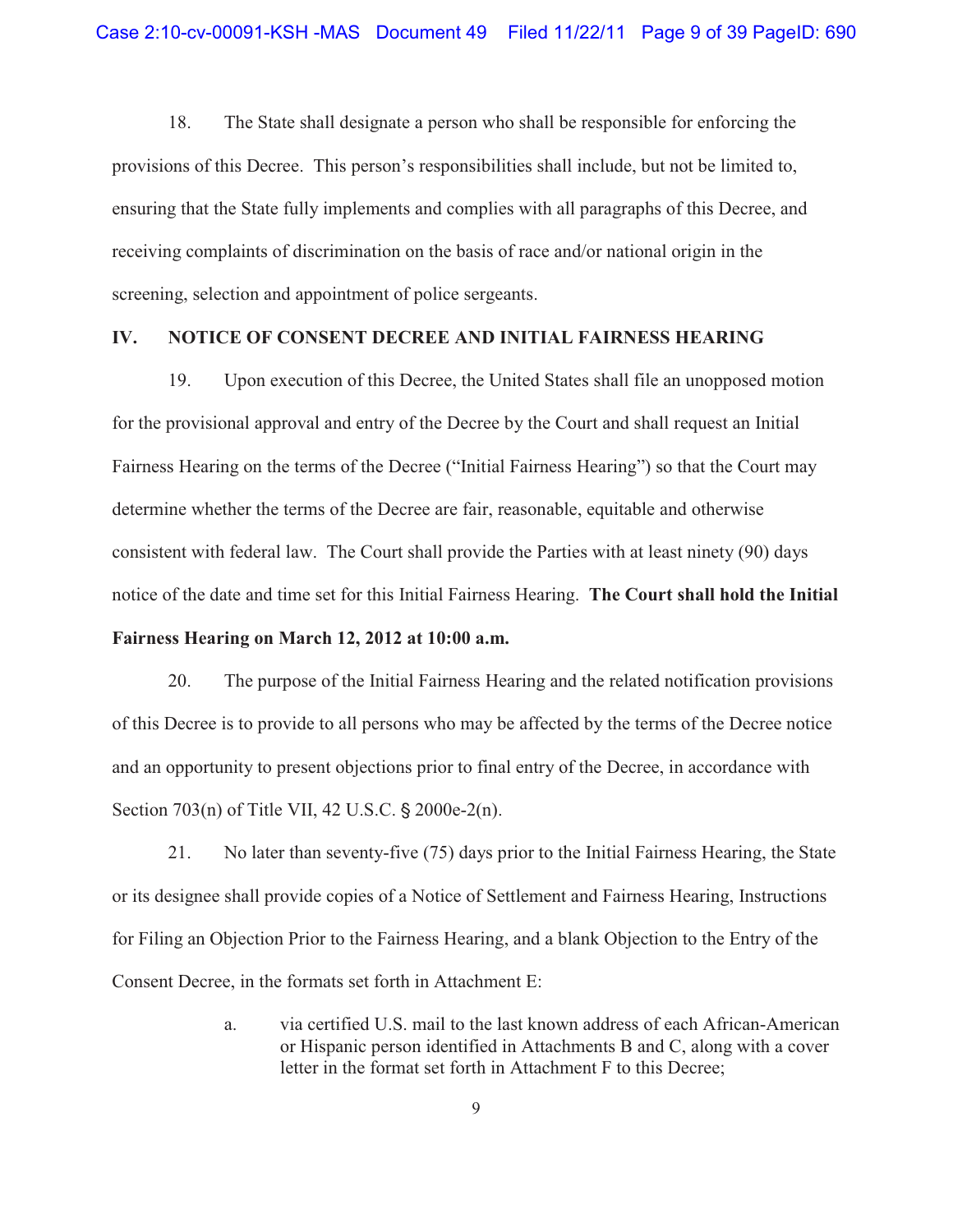- b. to each police sergeant, as defined above, via hand delivery at the place of the person's employment or as an attachment to or enclosure with each such person's regularly distributed paycheck or notice of electronic deposit, along with a cover letter in the format set forth in Attachment G to this Decree; and
- c. via certified U.S. mail to the appointing authority in each local jurisdiction participating in the State of New Jersey's civil service system, to each union or association recognized as being authorized to represent police sergeants in each such local jurisdiction and to police officers in the local jurisdictions identified in Attachments D and K.

At or before the time notices are provided pursuant to preceding subparagraphs (a)-(c), the State shall provide to the United States a list stating the name and last known address of each person or entity to whom such notice is being sent.

22. No later than seventy-five (75) days prior to the Initial Fairness Hearing, the State shall post the Notice of Settlement and Fairness Hearing, Instructions for Filing an Objection Prior to the Fairness Hearing, and a blank Objection to the Entry of the Consent Decree in the formats set forth in Attachment E on the State's and/or Civil Service Commission's website in a conspicuous location.

23. No later than seventy-five (75) days prior to the Initial Fairness Hearing, the State shall publish a Notice of Settlement and Fairness Hearing, in a form substantially the same as contained in Attachment E to this Decree, in newspapers or other widely-disseminated media. The published notice shall appear with a headline in bold typeface, surrounded by a dark border, shall be no smaller than 6 inches by 10 inches in size, shall be placed in the local news section or other prominent location agreed to by the Parties and shall be published for fourteen (14) days.

24. Persons who wish to object to the terms of the Decree may file objections, in accordance with the requirements set forth in Attachment E, as follows: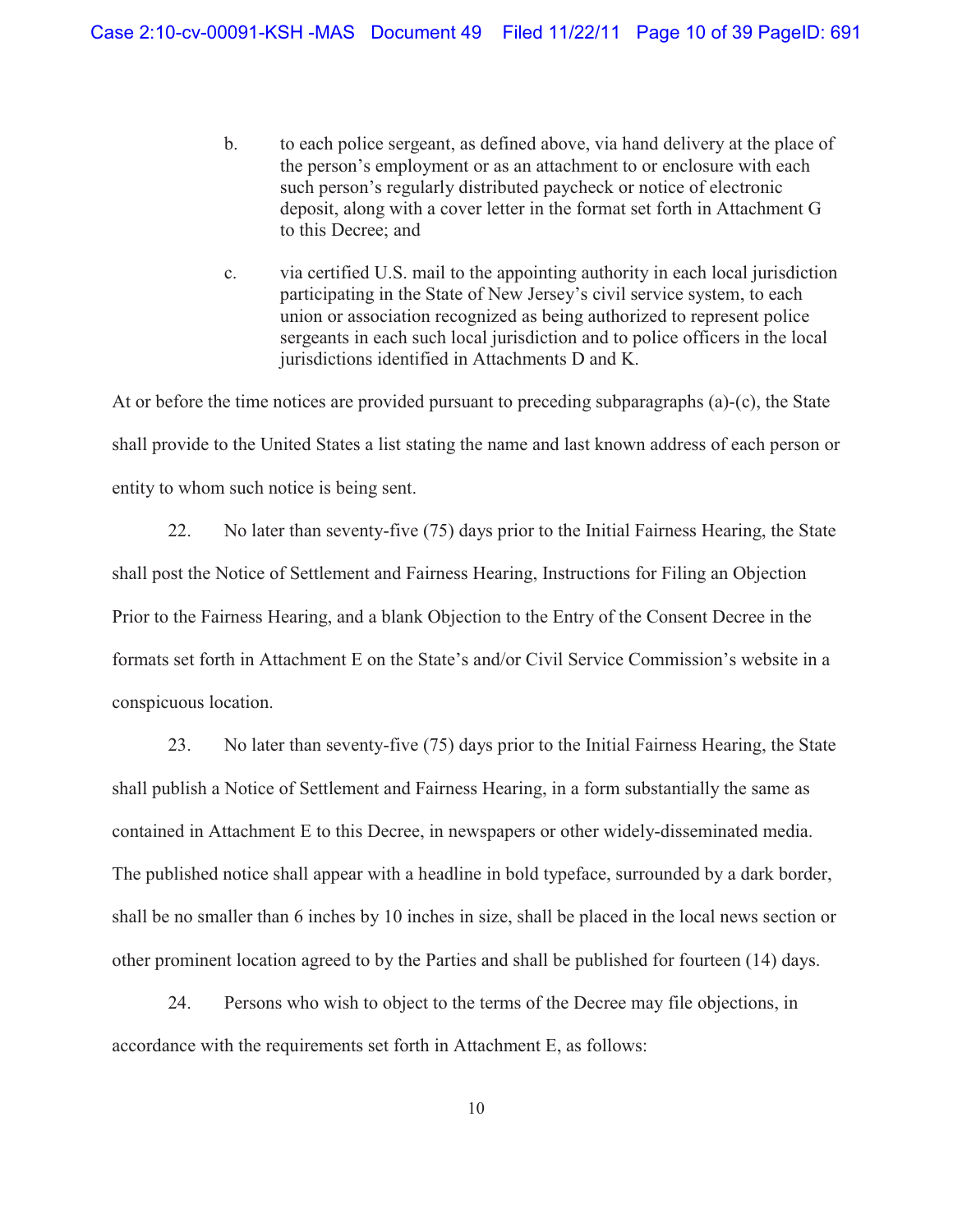- a. Objections shall state the objector's name, address and telephone number; set forth a description of the objector's basis for objecting; include copies of any documentation supporting the objections; state the name and address of the objector's counsel, if any; and state whether the objector wishes the opportunity to be heard in Court at the Initial Fairness Hearing.
- b. Objections shall be mailed to the United States Department of Justice at the following address:

State of New Jersey Settlement Team Employment Litigation Section U.S. Department of Justice Civil Rights Division Post Office Box 14400 Washington, DC 20044-4400

c. Objections must be mailed and postmarked to the United States no later than forty-five (45) days prior to the date set for the Initial Fairness Hearing. Any person who fails to do so shall be deemed to have waived any right to object to the terms of this Decree, except for good cause as determined by the United States.

25. The United States shall serve upon the State copies of the objections it has

received no later than thirty (30) days prior to the date set for the Initial Fairness Hearing.

26. No later than ten (10) days prior to the Initial Fairness Hearing, the United States shall file with the Court copies of all timely objections received by the United States. If the United States receives any objection(s) timely sent but received after the deadline set forth in Paragraph 24(c), the United States will supplement promptly its filing with the Court and its mailing to the State. In addition, no later than ten (10) days prior to the Initial Fairness Hearing, the Parties shall file their responses, if any, to all objections timely sent to the United States.

## **V. ENTRY OF THE CONSENT DECREE**

27. If the Court determines that the terms of this Decree are fair, reasonable, equitable and otherwise consistent with federal law, the Court shall enter the Decree at or following the Initial Fairness Hearing.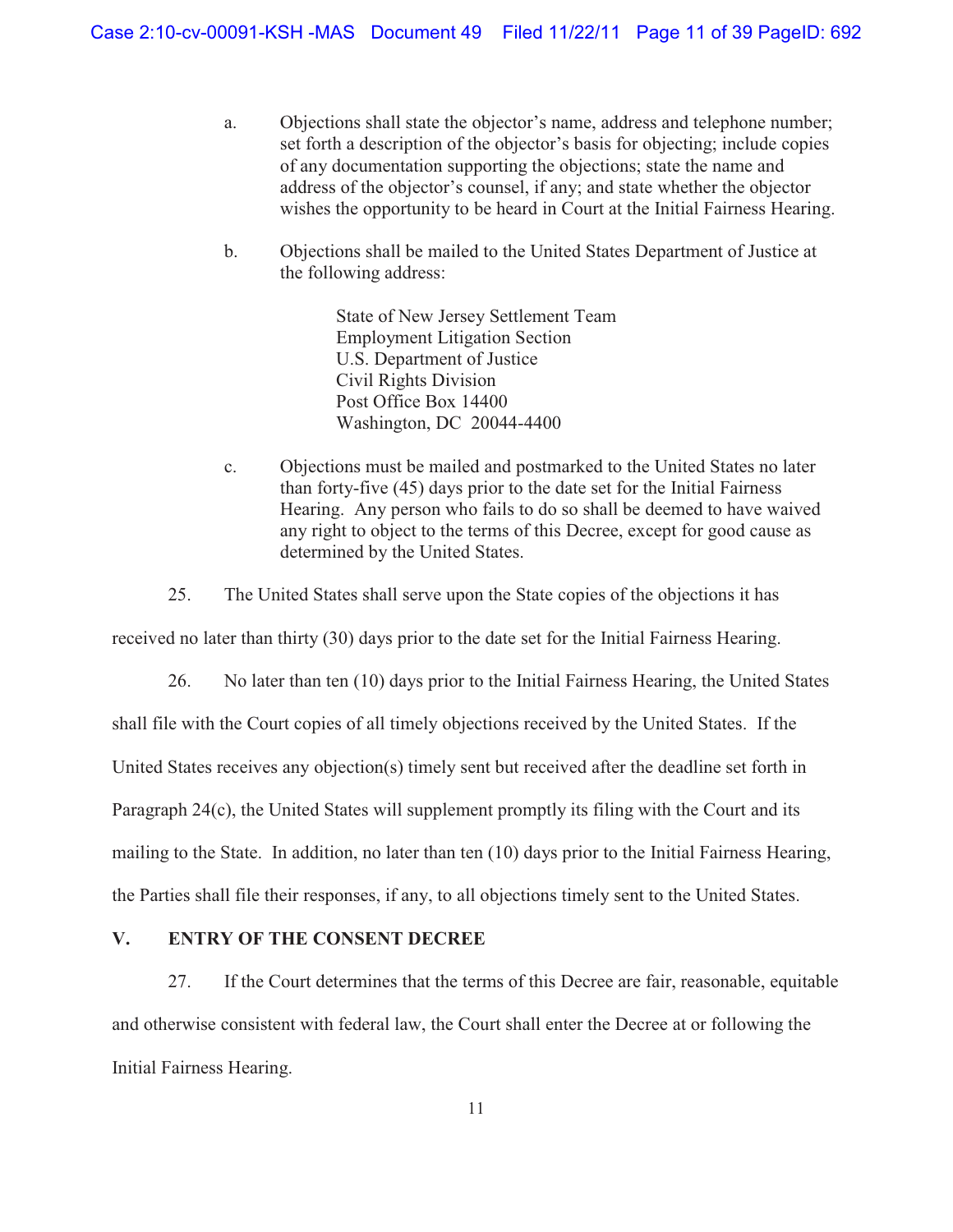### **VI. INDIVIDUAL RELIEF**

## **A. Deposit of the Settlement Fund**

28. Within thirty (30) days after the date of entry of this Consent Decree by the Court, the State shall deposit the sum of one million dollars (\$1,000,000.00) into two interest-bearing accounts ( "Settlement Fund I" and "Settlement Fund II"), in a federally-insured financial institution agreed to by the Parties. The total of one million dollars (\$1,000,000.00) shall be allocated as follows: the State shall deposit \$710,000 into Settlement Fund I and \$290,000 into Settlement Fund II.

29. Settlement Fund I, including any interest accrued on the amount deposited by the State into Settlement Fund I pursuant to the preceding Paragraph, shall be used by the State to make back pay awards to eligible African-American Claimants. Settlement Fund II, including any interest accrued on the amount deposited by the State into Settlement Fund II pursuant to the preceding Paragraph, shall be used by the State to make back pay awards to eligible Hispanic Claimants. The Settlement Fund from which a back pay award is drawn for any Claimant who identifies himself/herself as both African American and Hispanic shall be determined at the sole discretion of the United States. Any Claimant who the United States determines shall be paid from Settlement Fund I shall be considered an African-American Claimant for purposes of the priority appointment requirements of the Decree, and any Claimant who the United States determines shall be paid from Settlement Fund II shall be considered a Hispanic Claimant for purposes of the priority appointment requirements of the Decree.

30. No later than seven (7) days from the date of entry of this Decree, the State shall propose in writing to the United States a federally-insured financial institution for deposit of Settlement Funds I and II. The United States shall provide a written response to the State's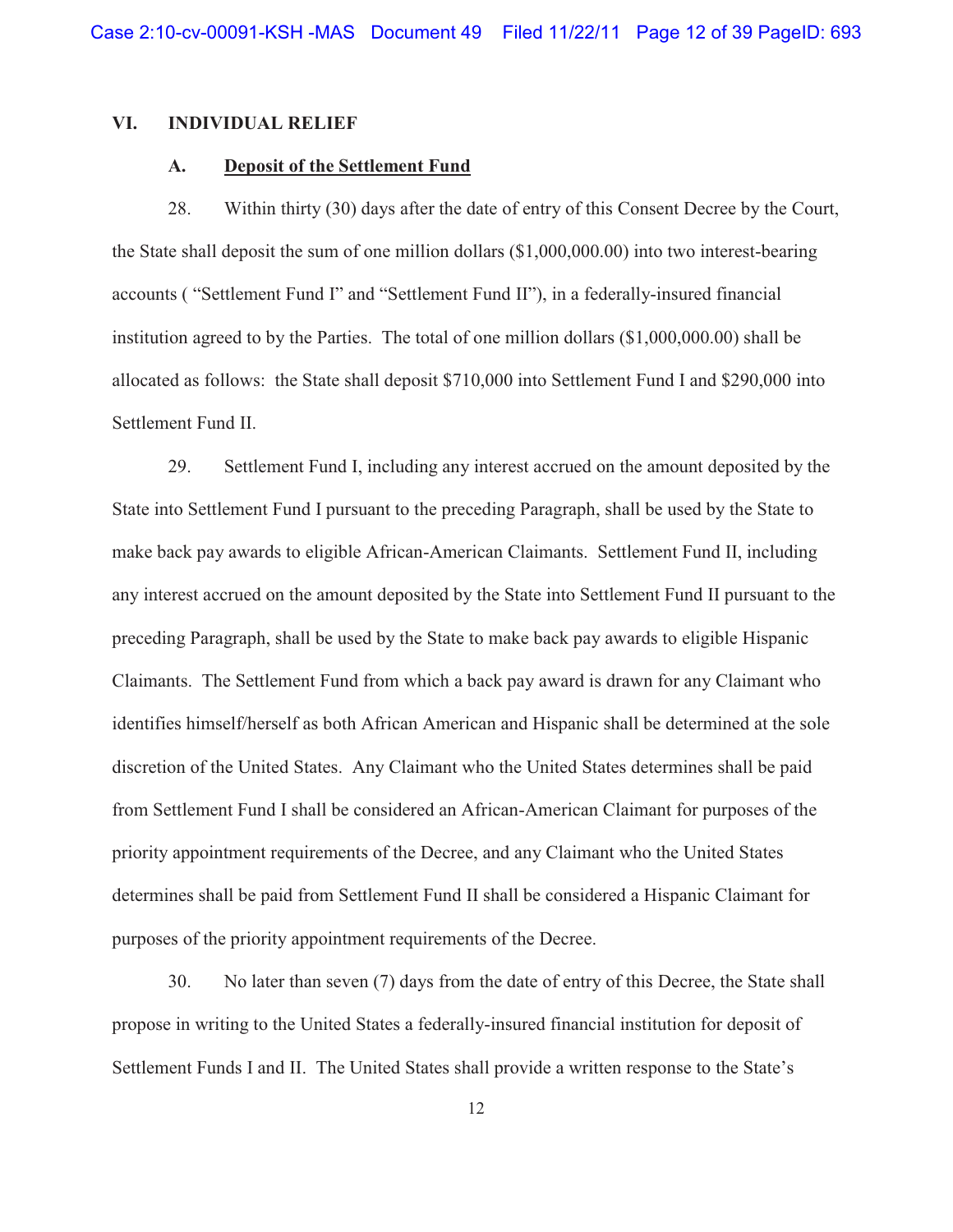proposal no later than seven (7) days after receipt of the State's proposal, either consenting to the proposed financial institution or objecting and proposing an alternative financial institution. If the Parties cannot agree on a federally-insured financial institution, either party may submit the dispute to the Court for resolution upon providing the other party with seven (7) days written notice of its intent.

### **B. Back Pay Awards from the Settlement Funds**

31. Back pay awarded under this Decree will be paid by the State directly to Claimants upon approval by the Court of the Final Relief Awards List and in accordance with the process set forth in Section J of this Decree. The State shall withhold from each Claimant's back pay award all appropriate federal and state income taxes and the employee's Medicare and FICA tax.

#### **C. Notice to Individuals Potentially Eligible for Relief**

32. Individuals potentially eligible for relief under this Decree shall include all Claimants as that term is defined in this Decree.

33. Within thirty (30) days after entry of the Decree, the State shall send a copy of the Notice of Entry of Consent Decree and Interest in Back Pay Form or Interest in Back Pay and/or Priority Promotion Form set forth in Attachment H to this Decree, by certified U.S. mail, return receipt requested, to the last known address of each Claimant. The State shall keep records of all notices required by this Paragraph that are returned as undeliverable. Within twenty-one (21) days of the mailing of the notices, the State shall provide to the United States a list of all delivered and undelivered notices and a copy of all notices, envelopes and mail receipts for all persons to whom a notice was sent. If the United States provides the State with an alternative address for any person whose notice was returned as undeliverable, the State shall re-mail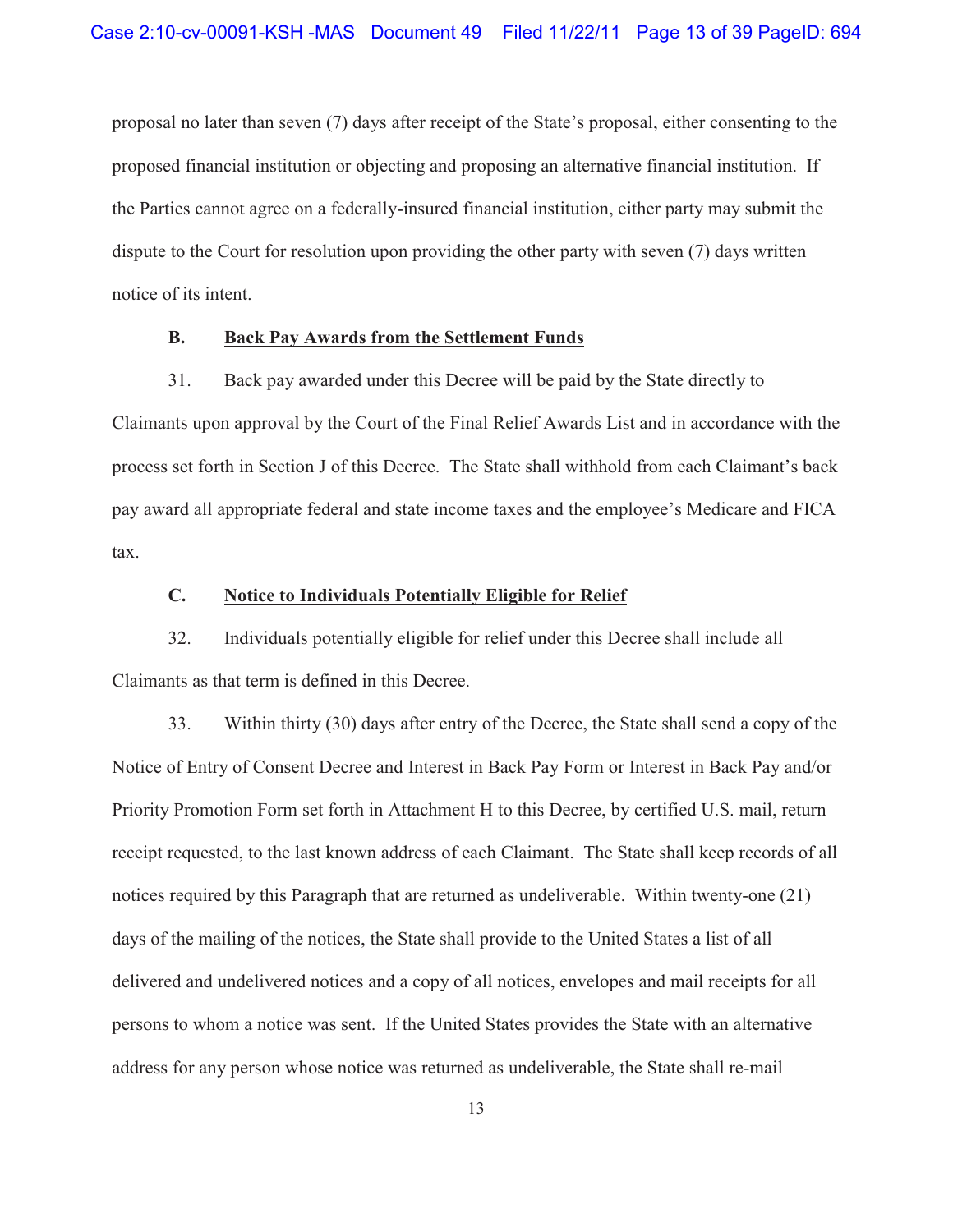promptly the notice to the alternative address for that individual by certified U.S. mail, return receipt requested. If requested, the State shall provide to the United States information available to the State that may allow the United States to locate an alternative address for any person whose notice was returned as undeliverable.

### **D. Claimants to Submit Interest in Back Pay Form or Interest in Back Pay and/or Priority Promotion Form**

34. In order to be eligible for relief under this Decree, a Claimant must return the completed Interest in Back Pay Form or Interest in Back Pay and/or Priority Promotion Form (Attachment H) to the United States no later than sixty (60) days from the date of entry of this Decree. Any Claimant who fails to do so shall be deemed to have waived any right to be considered for an award of individual relief under this Decree, except for good cause as determined by the United States. The date the Interest in Back Pay Form or Interest in Back Pay and/or Priority Promotion Form was mailed or otherwise delivered to the United States shall be deemed the date of return of the Claimant's form. In the event that an Interest in Back Pay Form or Interest in Back Pay and/or Priority Promotion Form is returned by U.S. mail but no date of mailing is indicated by a postmark of the United States Postal Service, the date of return of the Interest in Back Pay Form or Interest in Back Pay and/or Priority Promotion Form shall be deemed to be five (5) days prior to the date the form was received by the United States.

## **E. Initial Determination of Claimants' Preliminary Eligibility for Individual Relief**

35. Within one hundred twenty (120) days after entry of this Decree, the United States shall provide to the State a Preliminary Relief Awards List that identifies all Claimants who have submitted an Interest in Back Pay Form or Interest in Back Pay and/or Priority Promotion Form to the United States and are preliminarily eligible for back pay and/or priority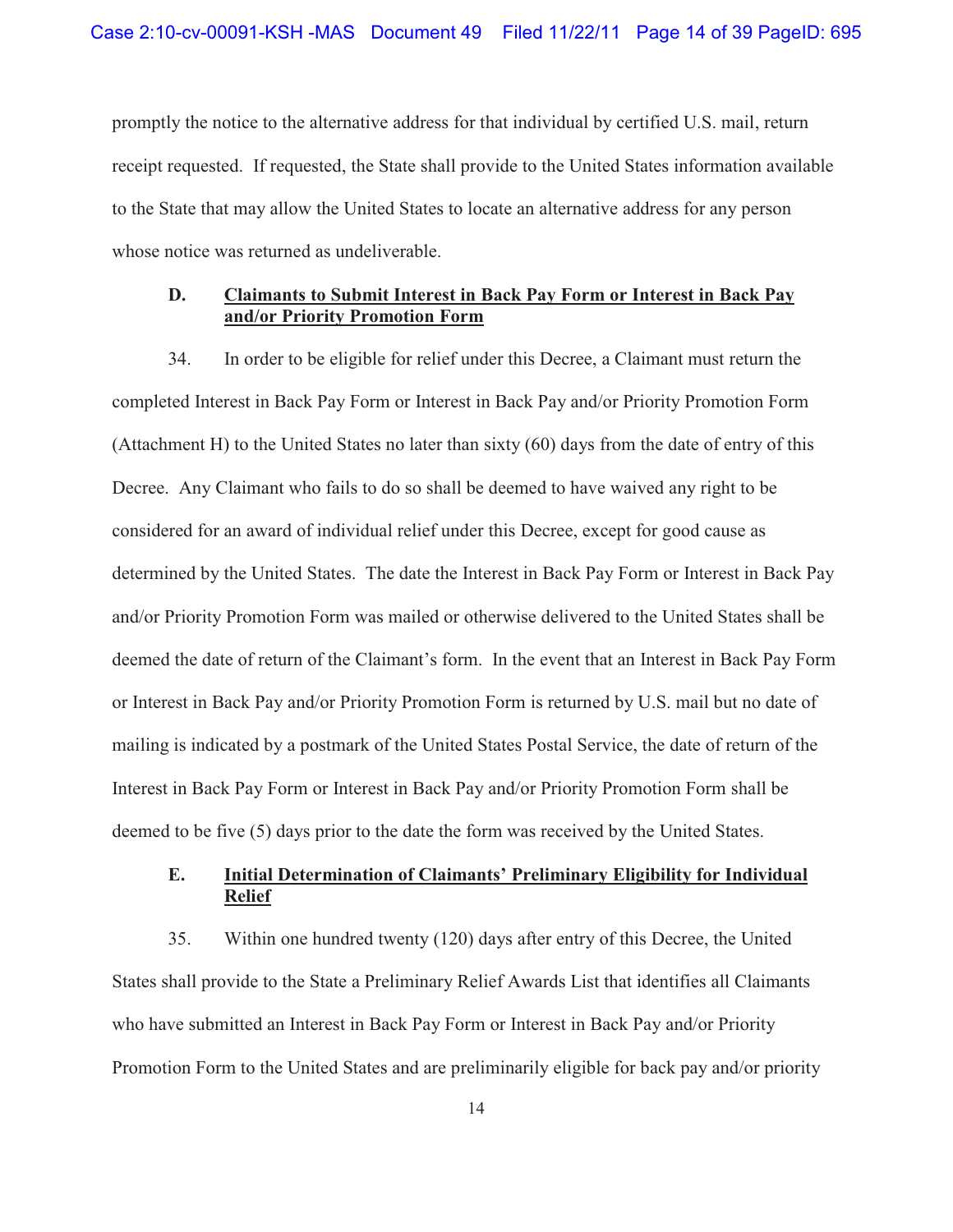promotions. The list required by this Paragraph shall indicate the type(s) of relief, if any, for which the United States has determined each such Claimant is preliminarily eligible, and each such Claimant's presumptive appointment date for those preliminarily eligible for priority promotions, as defined in this Decree. If the United States determines that any Claimant is not preliminarily eligible for a type of relief sought by the Claimant, the Preliminary Relief Awards List will include the reason(s) for that determination.

36. No later than one hundred fifty (150) days after entry of the Decree, the State shall provide to the United States in writing all of its objections, if any, to the eligibility of any Claimant(s) to compete for priority promotions as preliminarily determined by the United States. The State may object to the eligibility of any Claimant only on the basis that the Claimant was not qualified for the position of police sergeant using the lawful, objective appointment criteria in use by the State at that time. Each such objection shall state all grounds for the objection, identify all witnesses with knowledge of facts supporting the objection and include a copy of all documents supporting each objection.

#### **F. Parties to Attempt to Resolve Any Disputes over Priority Promotions**

37. The Parties shall make good faith efforts to resolve any disagreements, or objections submitted to the United States, regarding any Claimant's eligibility to compete for a priority promotion for which the Claimant has been deemed preliminarily eligible.

38. Upon the United States' request, the State shall make available within ten (10) days, for interview or deposition (at the United States' option), all available officials, agents and employees of the State with knowledge of facts supporting the State's objections made pursuant to Paragraph 36.

15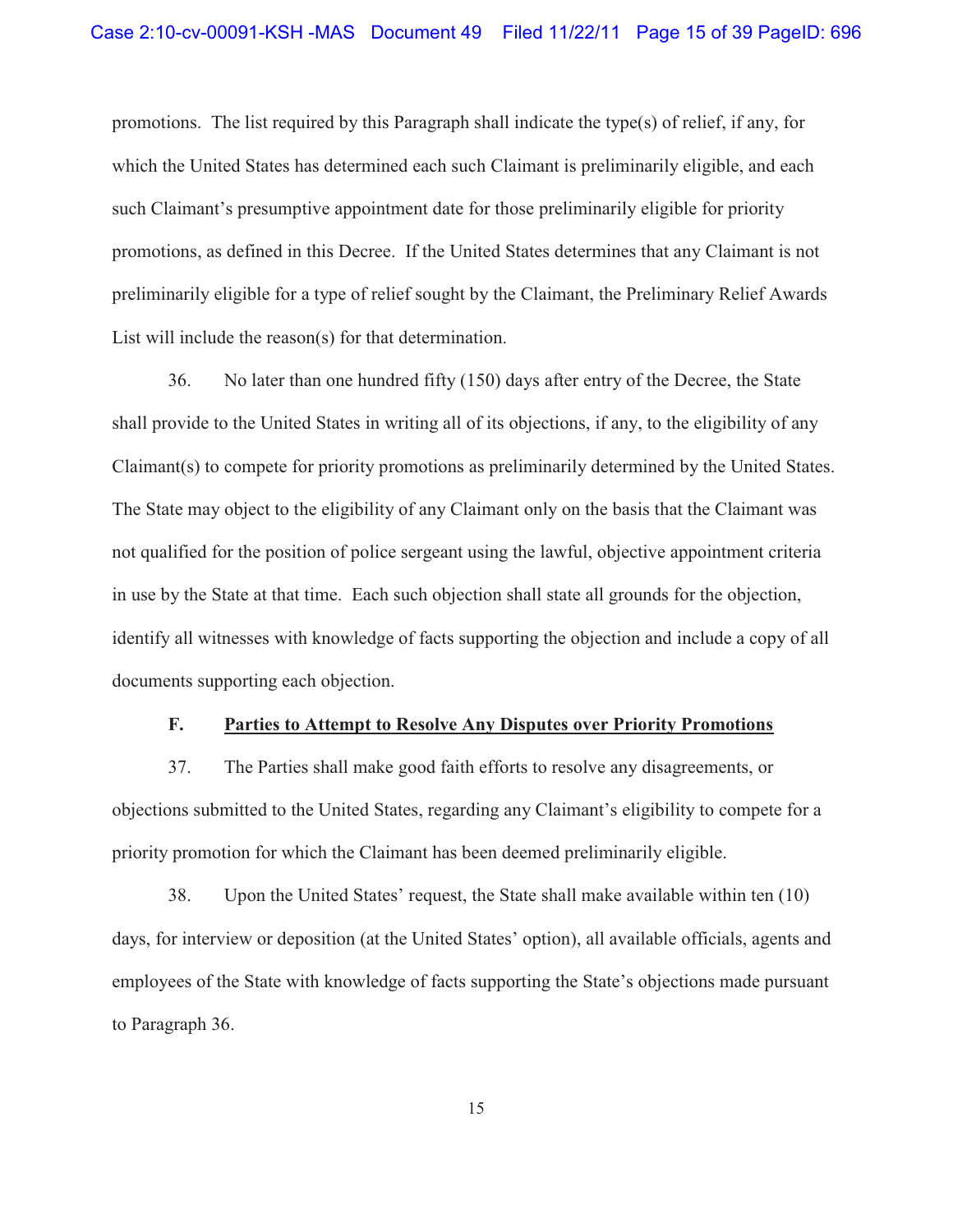39. If the Parties are unable to resolve a dispute, the United States or the State may request that the Court resolve the dispute at the Fairness Hearing on Individual Relief pursuant to Paragraph 43. The State shall bear the burden of proving by a preponderance of the evidence that the Claimant is not eligible for a priority promotion.

### **G. Filing of Relief Awards List**

40. No later than one hundred eighty (180) days after entry of the Decree, the United States shall file with the Court a Relief Awards List stating, for each Claimant who returned an Interest in Back Pay Form or Interest in Back Pay and/or Priority Promotion Form, the type(s) of relief sought by the Claimant, the type(s) of relief for which the United States deems the Claimant eligible, the amount of back pay (if any) for each Claimant and, for those eligible to compete for priority promotions, the Claimant's presumptive appointment date. In addition, for each Claimant the United States deems eligible for back pay, the Relief Awards List shall state the share of Settlement Fund I or II that the United States has determined should be awarded to the Claimant. The United States shall simultaneously serve a copy of the Relief Awards List upon the State.

41. The United States shall determine each Claimant's share of Settlement Fund I or II in a manner that is reasonable and equitable based upon a determination of the shortfall, the salary differentials in each local jurisdiction and the total amount of the appropriate Settlement Fund, and that is otherwise consistent with the provisions of this Decree.

42. In order to be eligible for back pay under this Decree, a Claimant need not express an interest in, or be eligible for, a priority promotion or accept an offer of appointment with a local jurisdiction.

16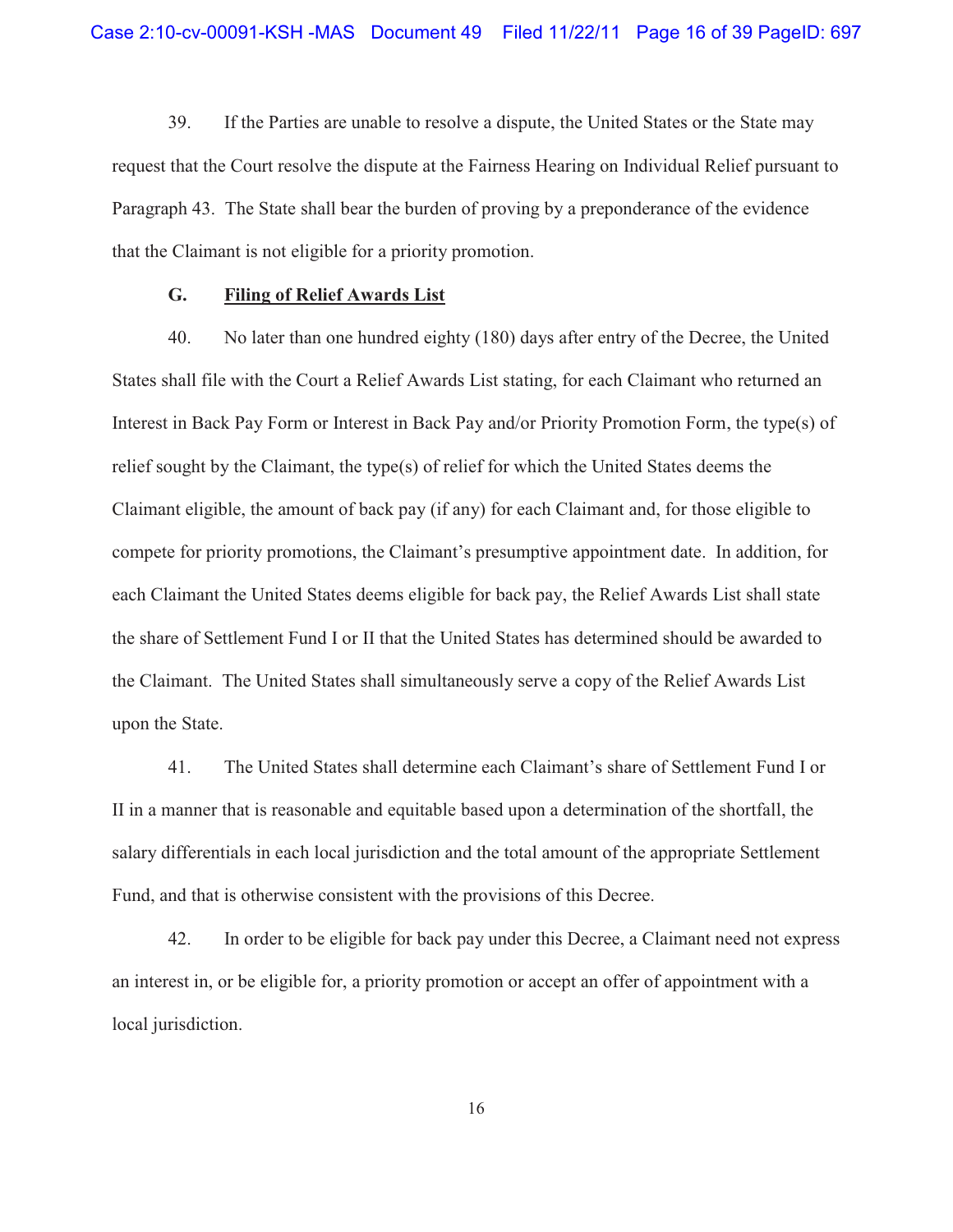## **H. Fairness Hearing on Individual Relief**

43. Upon filing the Relief Awards List described in Paragraph 40 of this Decree, the United States shall move the Court to hold a Fairness Hearing on Individual Relief to allow the Court to determine whether the Relief Awards List filed by the United States should be approved or amended. The Court shall provide the Parties with at least ninety (90) days notice of the date and time set for the Fairness Hearing on Individual Relief.

44. No later than eighty days (80) days before the date set for the Fairness Hearing on Individual Relief, the United States shall send, by certified U.S. mail, return receipt requested, to each Claimant, addressed to the last known or corrected/updated address of such Claimant, a Letter to Claimants, Instructions for Filing an Objection to Individual Relief and an Objection form, in the formats attached as Attachment I to this Decree, notifying the Claimant of (i) the United States' determinations regarding the Claimant's eligibility for relief under the Decree; (ii) the reasons for any determination that the Claimant is ineligible for any particular form of relief; (iii) whether the Claimant's eligibility to compete for a priority promotion has been disputed by the State and, if so, the reason(s) why; (iv) the Claimant's proposed share of back pay as stated on the Relief Awards List, if any; and (v) notice of the Fairness Hearing on Individual Relief and the procedure for filing an objection.

45. For each Claimant the United States has determined is eligible to compete for priority promotion, as indicated in the Relief Awards List, no later than seventy (70) days before the date set for the Fairness Hearing on Individual Relief, the State shall provide to the United States and file with the Court notice of any objection(s) the State has to the United States' determination. The State may not object to any Claimant's eligibility to compete for a priority promotion unless, pursuant to Paragraph 36 of this Decree, the State objected to a preliminary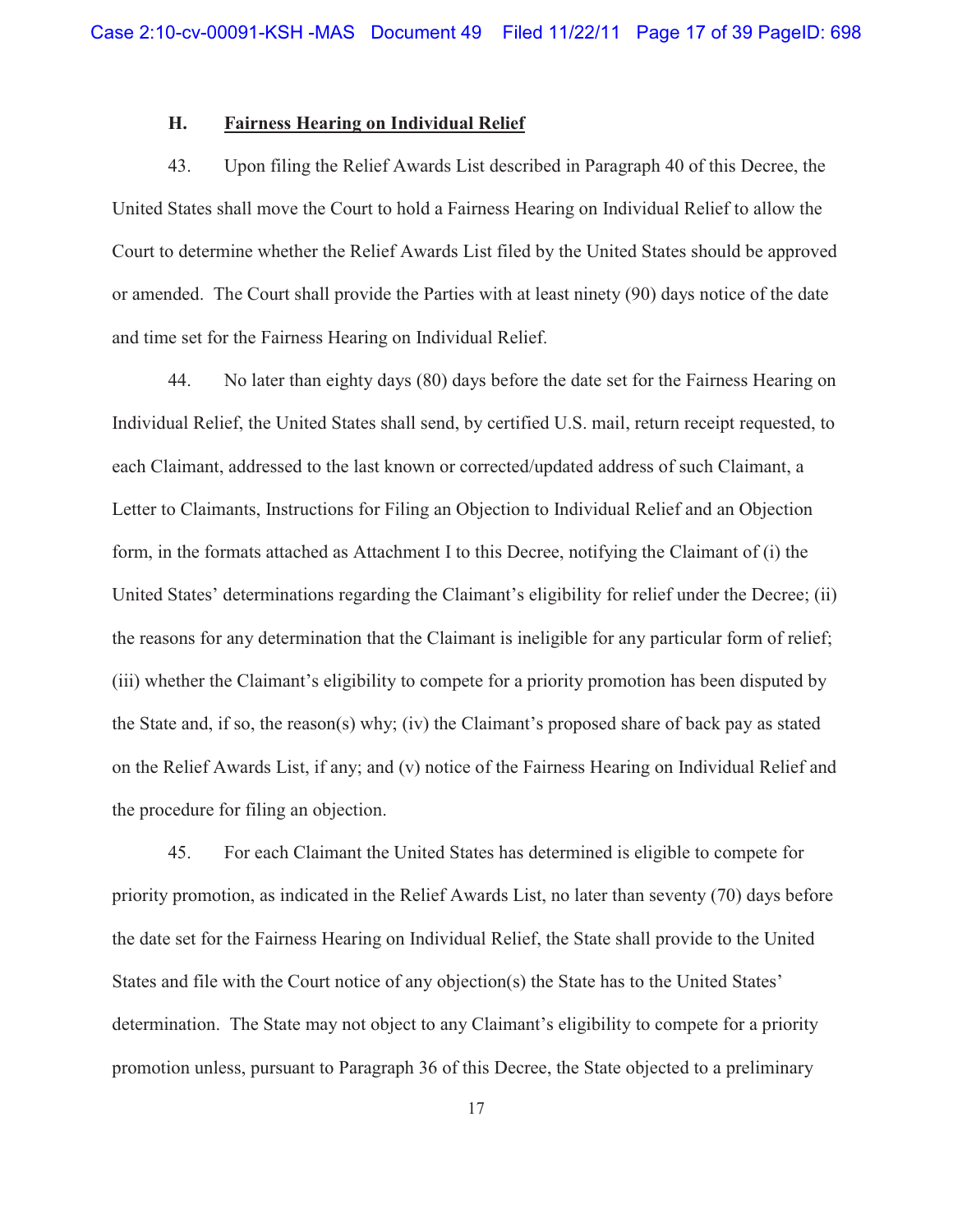determination by the United States that the Claimant was eligible to compete for a priority promotion, and may not object on any grounds or support its objections with any documents or testimony not timely disclosed to the United States pursuant to Paragraph 36 of this Decree. The State may not object to the United States' determinations regarding back pay reflected in the Relief Awards List filed by the United States.

46. Claimants who wish to object to the United States' relief determinations may file

in accordance with Attachment I as follows:

- a. Objections shall state the Claimant's name, address and telephone number; set forth a description of the Claimant's basis for disputing the United States' relief determination; include copies of any documentation supporting the objections; state the name and address of the Claimant's counsel, if any; and state whether the Claimant wishes the opportunity to be heard in court at the Fairness Hearing on Individual Relief.
- b. Objections shall be submitted by mailing a copy of the Objection form to the United States Department of Justice at the following address:

State of New Jersey Settlement Team Employment Litigation Section U.S. Department of Justice Civil Rights Division Post Office Box 14400 Washington, DC 20044-4400

- c. Objections must be mailed and postmarked to the above address no later than sixty (60) days prior to the date set for the Fairness Hearing on Individual Relief.
- 47. The United States shall serve upon the State copies of the objections it has

received no later than thirty (30) days prior to the date set for the Fairness Hearing on Individual

Relief.

48. No later than ten (10) days prior to the Fairness Hearing on Individual Relief, the

United States shall file with the Court copies of all timely objections received by the United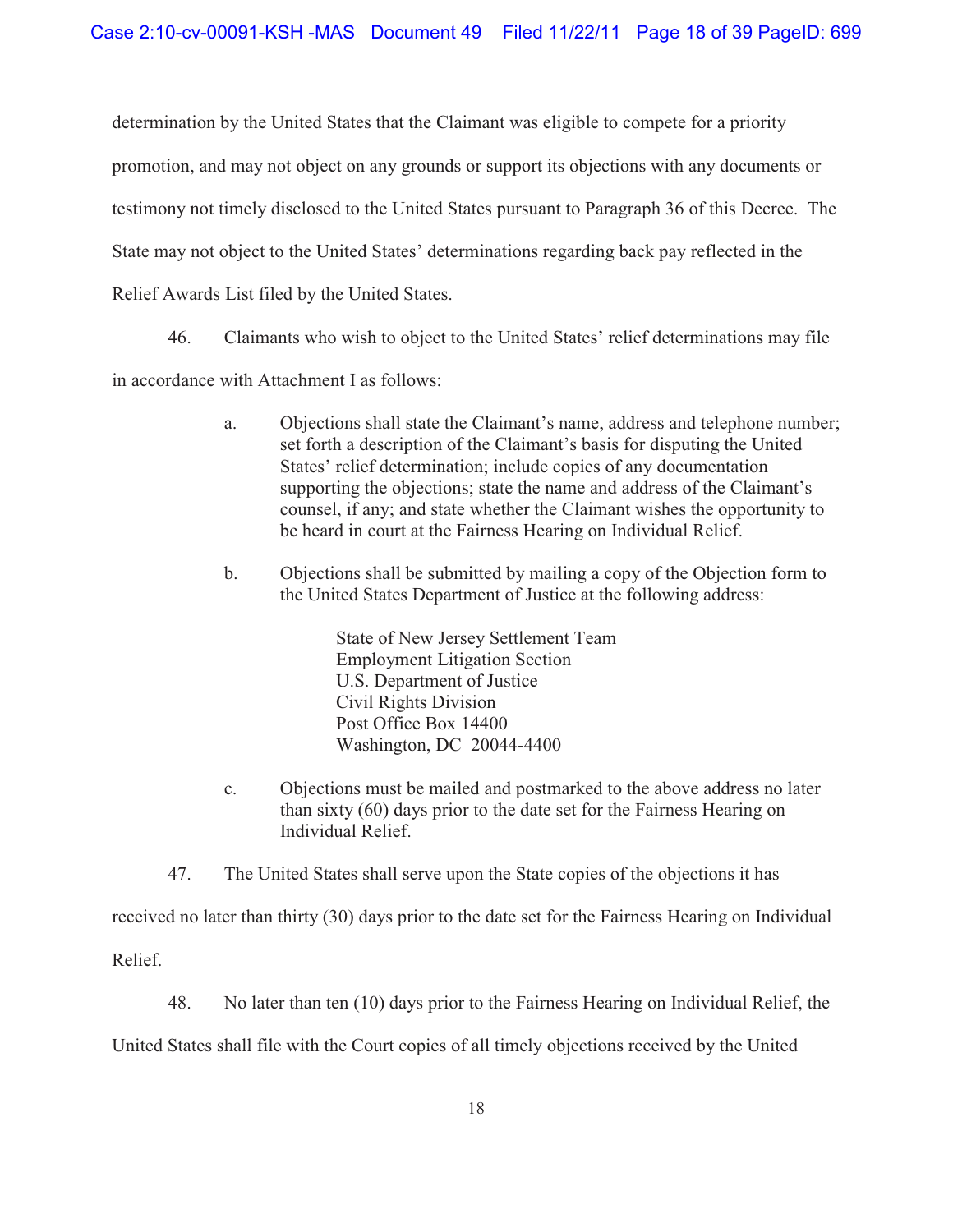States. If the United States receives any objection(s) timely sent but received after the deadlines set forth in Paragraph 46(c), the United States will supplement promptly its filing with the Court and its mailing to the State. In addition, no later than ten (10) days prior to the Fairness Hearing on Individual Relief, the Parties shall file their responses, if any, to all objections timely sent to the United States.

## **I. Approval of Final Relief Awards List**

49. At or following the Fairness Hearing on Individual Relief, the Court shall determine which, if any, objections to the United States' Relief Awards List filed pursuant to Paragraph 48 are well founded. The Court shall then approve the Relief Awards List as submitted or, if the Court finds that any objection(s) with respect to a Claimant are well founded, shall amend the list to adjust the amount and nature of the relief to be awarded to the Claimant consistent with such finding, while maintaining, to the extent possible, the proportionate shares of back pay awarded to all other Claimants. The list approved by the Court will be the Final Relief Awards List.

50. The Court shall find that any objection by a Claimant, including an objection to the amount of back pay to be awarded to a Claimant or to the United States' determination that a Claimant is not eligible to compete for a priority promotion (as reflected on the Relief Awards List filed pursuant to Paragraph 40), is well founded only if the Court finds that the United States' determination was not reasonable, equitable or consistent with the provisions of this Decree or federal law.

51. The Court shall find that any objection by the State to the United States' determination that a Claimant is eligible for a priority promotion is well founded only if the State proves by a preponderance of the evidence that at the time of the Claimant's presumptive

19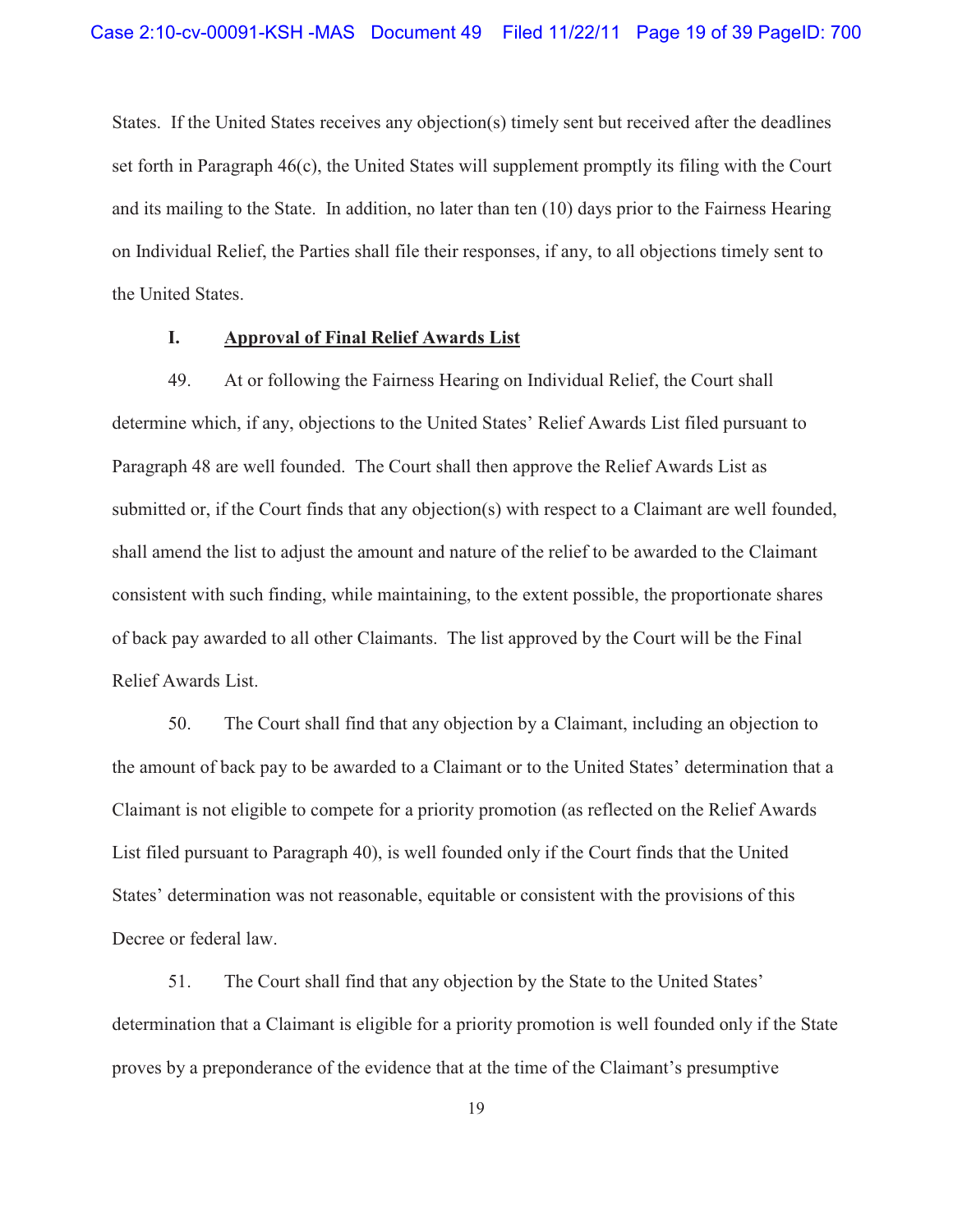appointment date, the Claimant was not qualified for the position of police sergeant using the lawful, objective minimal qualifications in use by the State at that time.

## **J. Notice of Relief Award and Acceptance and Release**

52. No later than thirty (30) days after the Court determines, at or following the Fairness Hearing on Individual Relief, each Claimant's eligibility for relief under this Decree, the United States shall mail by certified U.S. mail, return receipt requested, a Notice of Award of Individual Relief as set forth in Attachment J to all Claimants determined by the Court to be entitled to individual relief, as stated in the Final Relief Awards List, at their current or last known address. In accordance with Attachment J, notice shall include:

- a. A statement of the amount of the back pay award for that Claimant as stated on the Final Relief Awards List;
- b. An explanation of the time limit for acceptance of the back pay offer;
- c. If the Claimant has been determined by the Court to be eligible for consideration for an offer of a priority promotion, a statement of the Claimant's eligibility for such consideration, and the retroactive seniority date the Claimant will receive if the Claimant ultimately passes the police sergeant exam developed under the terms of this Decree and is certified by the State and appointed by the local jurisdiction;
- d. An Acceptance of Back Pay and Release of Claims or Acceptance of Back Pay and/or Consideration for Priority Promotion and Release of Claims form as described in the following Paragraph of this Decree; and
- e. Any withholding forms that are necessary for the State to comply with its withholding obligations under law and Paragraph 31 of this Decree.
- 53. No later than sixty (60) days after the Court approves the Final Relief Awards

List, Claimants otherwise entitled to relief as indicated in the Final Relief Awards List must mail to the United States an executed copy of the Acceptance of Back Pay and Release of Claims or Acceptance of Back Pay and/or Consideration for Priority Promotion and Release of Claims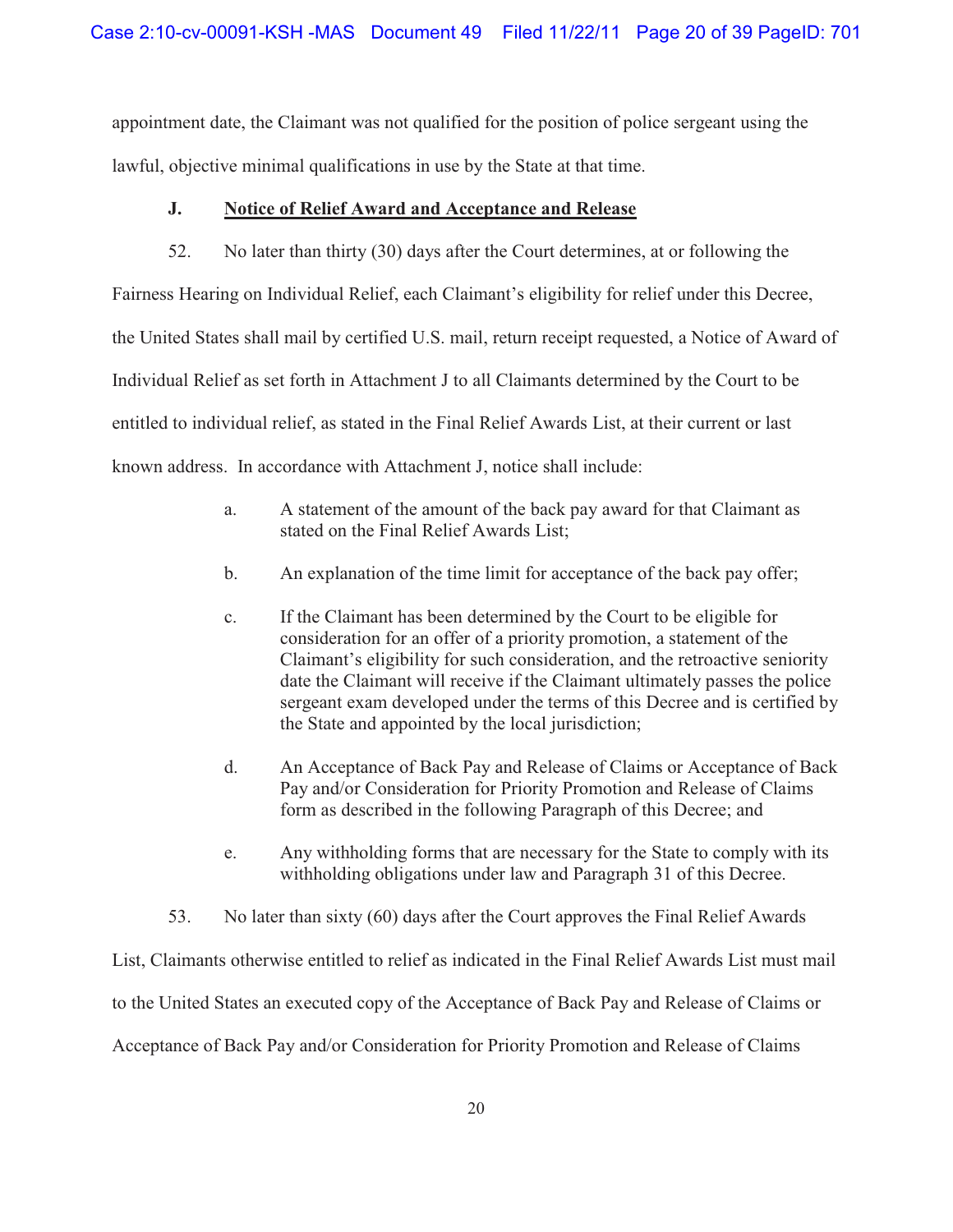form set forth in Attachment J of this Decree as a condition for the receipt of a back pay award and/or priority promotion, along with any withholding forms if the Claimant is eligible for back pay. The Acceptance of Back Pay and Release of Claims or Acceptance of Back Pay and/or Consideration for Priority Promotion and Release of Claims form and any withholding forms must be postmarked no later than sixty (60) days after the Court approves the Final Relief Awards List in order to be considered timely. In the event that the United States receives an Acceptance of Back Pay and Release of Claims or Acceptance of Back Pay and/or Consideration for Priority Promotion and Release of Claims form where the postmark does not indicate a date of mailing, the United States will deem the date of mailing to be five (5) days prior to the date the form was received by the Department of Justice. A Claimant's failure to return an executed Acceptance of Back Pay and Release of Claims or Acceptance of Back Pay and/or Consideration for Priority Promotion and Release of Claims form within the time allowed shall constitute a rejection of the offer of relief and shall release the Parties from any further obligation under this Decree to make an award of relief to that Claimant.

54. No later than seventy-five (75) days after the Court approves the Final Relief Awards List, the United States shall forward to the State copies of all executed Acceptance of Back Pay and Release of Claims or Acceptance of Back Pay and/or Consideration for Priority Promotion and Release of Claims forms and withholding forms it received from Claimants listed in the Final Relief Awards List.

55. If any Claimant listed on the Final Relief Awards List rejects an offer of back pay, the United States may reallocate the amount of back pay allocated to that Claimant to those other Claimants who timely returned all forms in a manner designed to allocate the total amount of back pay available in the Settlement Fund while preserving the relative proportions of the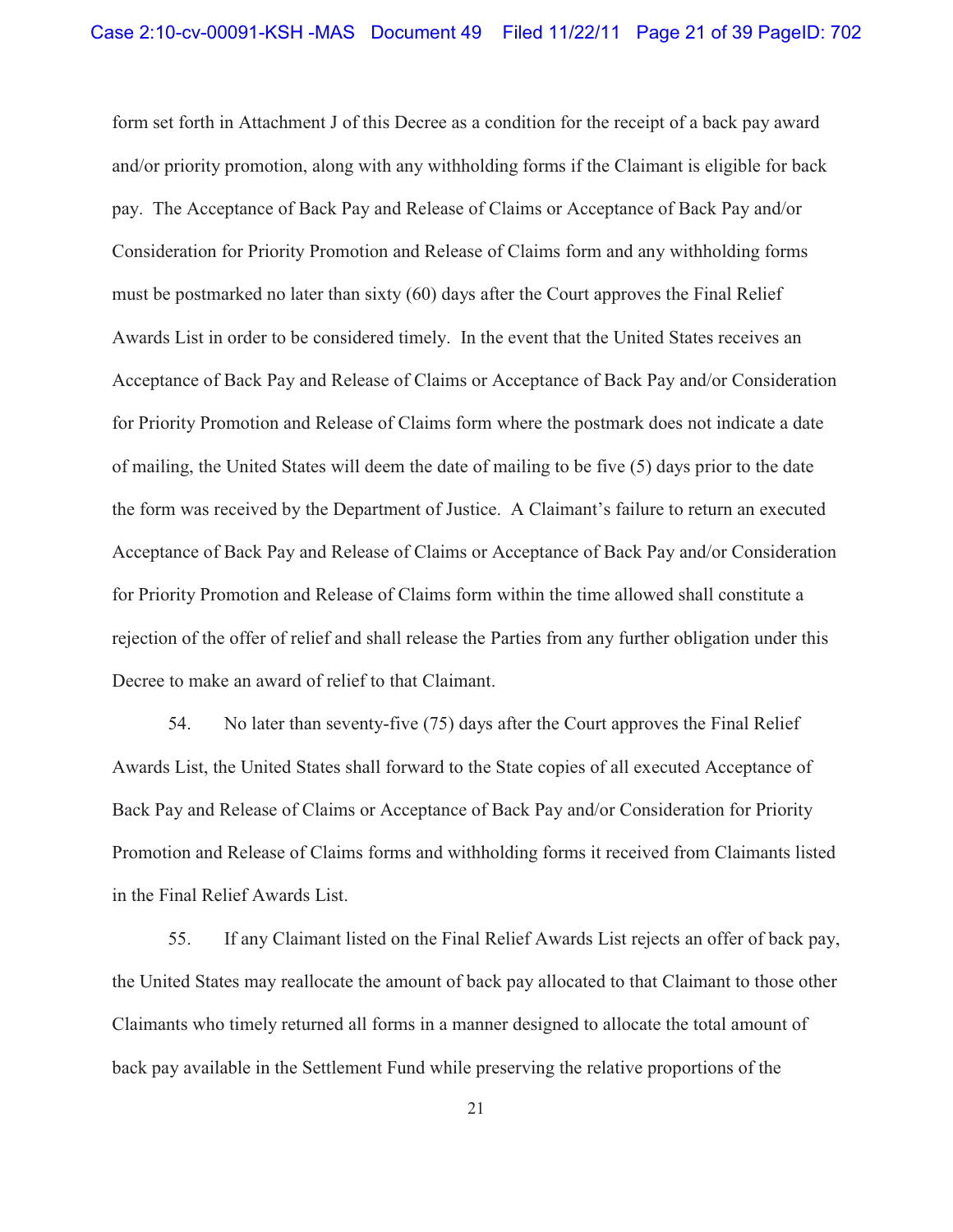Claimants' shares of the Settlement Fund as stated on the Final Relief Awards List. No later than ninety (90) days after the Court approves the Final Relief Awards List, the United States shall either amend the Final Relief Awards List to reflect any such reallocation of back pay and to reflect any rejections of priority promotions and provide a copy of the Amended Final Relief Awards List to the State, or notify the State that no amendments are required.

56. No later than thirty (30) days after the United States provides to the State the Amended Final Relief Awards List (or notifies the State that no amendments were required), the State or its designee shall mail via certified U.S. mail (return receipt requested) a back pay award check to each Claimant eligible for back pay, as listed on the Amended Final Relief Awards List (or the Final Relief Awards List if no amendments were required), in the amount stated for the Claimant on the relevant list, less all appropriate taxes and other amounts required to be withheld by law in accordance with Paragraph 31.

57. No later than forty-five (45) days after the United States provides to the State the Amended Final Relief Awards List (or notifies the State that no amendments were required), the State shall provide to the United States proof of payment of each back pay award check mailed to a Claimant pursuant to the preceding Paragraph, along with a statement indicating the amounts withheld from each such check and the purpose of each withholding.

58. No later than ninety (90) days after the United States provides to the State the Amended Final Relief Awards List (or notifies the State that no amendments were required), the State shall provide to the United States a list of all checks that have been returned to the State as undeliverable, as well as a statement of the amount of funds remaining in Settlement Funds I and II. For all undelivered checks, if attempts to locate the Claimant prove unsuccessful, any amount remaining in Settlement Fund I or II after such attempts may be redistributed or allocated as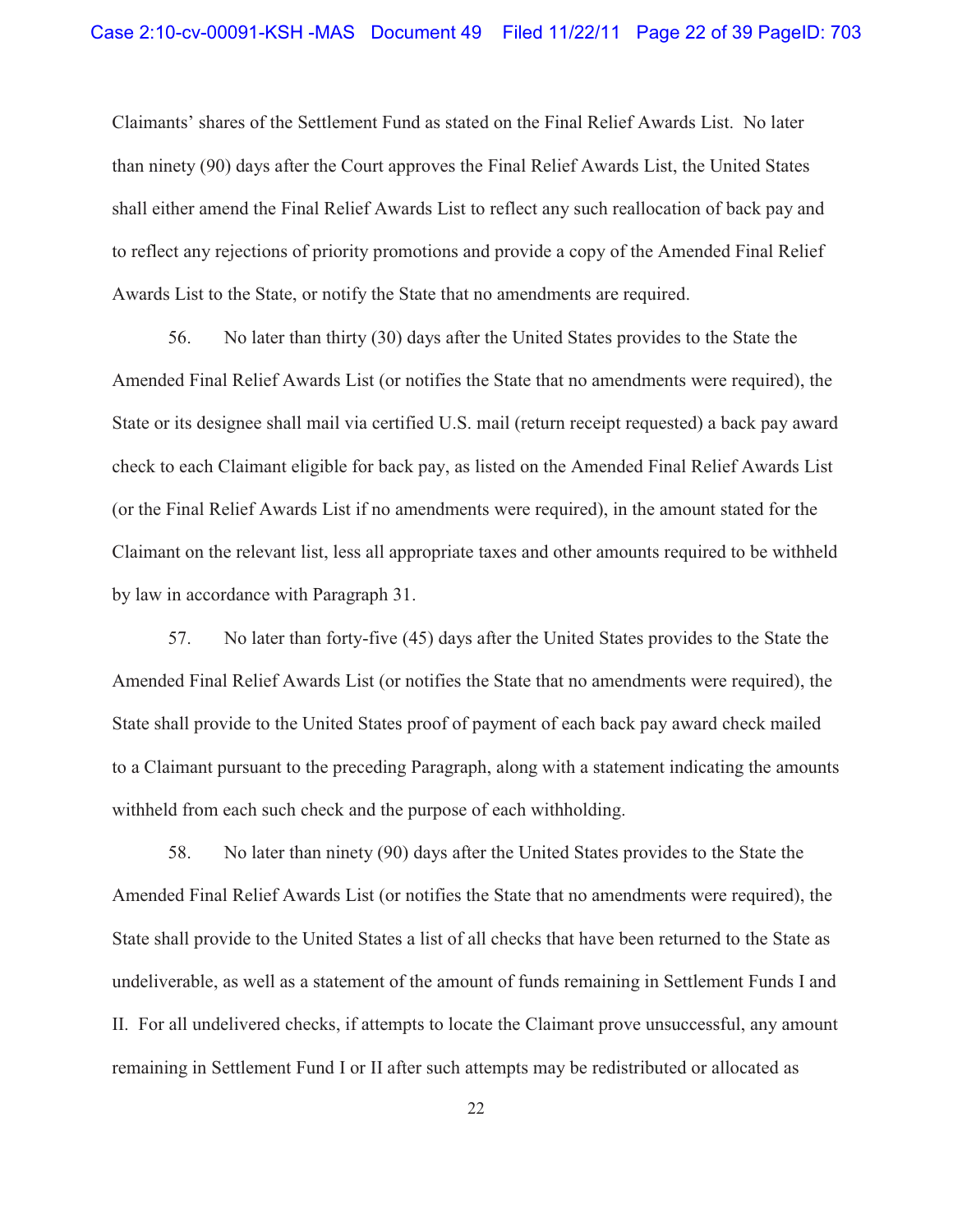directed by the United States, in its sole discretion, in a manner consistent with the purposes of this Decree.

59. No later than one hundred twenty (120) days after the United States provides to the State the Amended Final Relief Awards List (or notifies the State that no amendments were required), the State shall provide to the United States a list of all checks that appear to have been delivered (no returned check), but which have not been cashed. The State shall mail a letter to such Claimants with uncashed checks to notify such Claimants that the award may be redistributed or otherwise allocated if the check is not cashed within sixty (60) days from the date of this letter. The letter shall further state that no further warnings regarding such redistribution or allocation will be given. If upon the expiration of the sixty (60) days there remain uncashed checks, the State will provide to the United States a list of all such outstanding checks as well as a statement of the amount of funds remaining in Settlement Funds I and II. Any amount remaining in the Settlement Funds after such time may be redistributed or allocated as directed by the United States, in its sole discretion, in a manner consistent with the purposes of this Decree.

#### **K. Priority Appointment Relief with Retroactive Seniority**

60. The State shall certify Claimants eligible for priority promotion over all other eligible candidates until a minimum of, and no more than, 68 offers of priority promotions have been made to eligible Claimants who pass the new selection procedure for police sergeant as developed under this Decree.

61. The 68 priority promotions shall be made to 48 African-American candidates and 20 Hispanic candidates, allocated to local jurisdictions as set forth in Attachment K to this Decree. If the number of eligible Claimants who pass the new selection procedure exceeds the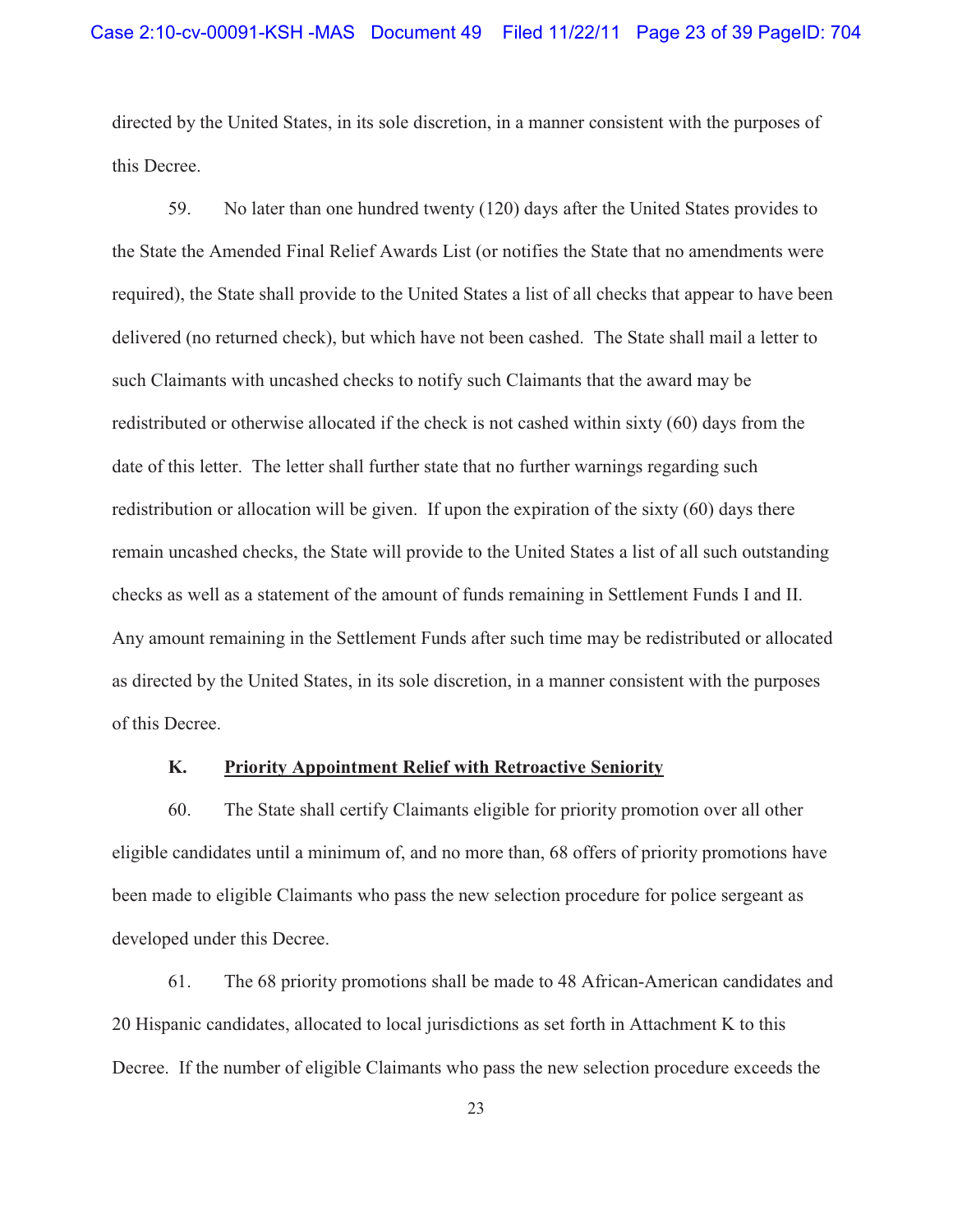number of priority promotions allocated to a particular local jurisdiction, eligible Claimants will be selected for priority promotions in accordance with the new selection procedure as developed under this Decree. All priority promotions shall be made in accordance with the provisions of, and all Claimants seeking a priority promotion shall be subject to, N.J.A.C. 4A:4-4.1 through N.J.A.C. 4A:6-6.6; provided, however, that if a provision of the Decree conflicts with, or is otherwise inconsistent with, any provision of N.J.A.C. 4A:4-4.1 through N.J.A.C. 4A:6-6.6, the provisions of the Decree shall govern. All Claimants seeking a priority promotion will be subject to the requirements of N.J.S.A. 4A:4-4 to 6.6. No Claimant shall be eligible for promotion unless that Claimant has passed the police sergeant exam developed pursuant to this Decree. The State may include in any test cycle any or all of the local jurisdictions listed in Attachment K, regardless of whether any promotion list for any such local jurisdiction has expired or remains in effect.

62. In order for a Claimant to count as a priority promotion under this Decree, the Claimant must be eligible for a priority promotion as listed on the Final Relief Awards List (or the Amended Final Relief Awards List), must pass the police sergeant exam as developed under the provisions of this Decree and must be certified to a local jurisdiction by the State. The State is considered to have satisfied a priority promotion obligation under this Decree only when the Claimant begins his/her first day of paid employment as a police sergeant in a local jurisdiction. If a Claimant was offered and declined a priority promotion or is determined to be ineligible for a priority promotion as set forth in Paragraph 51, the priority promotion slot shall be offered to another eligible Claimant.

63. Nothing in this Decree shall preclude any Claimant from applying for promotion or being promoted into the position of police sergeant in a local jurisdiction under the State's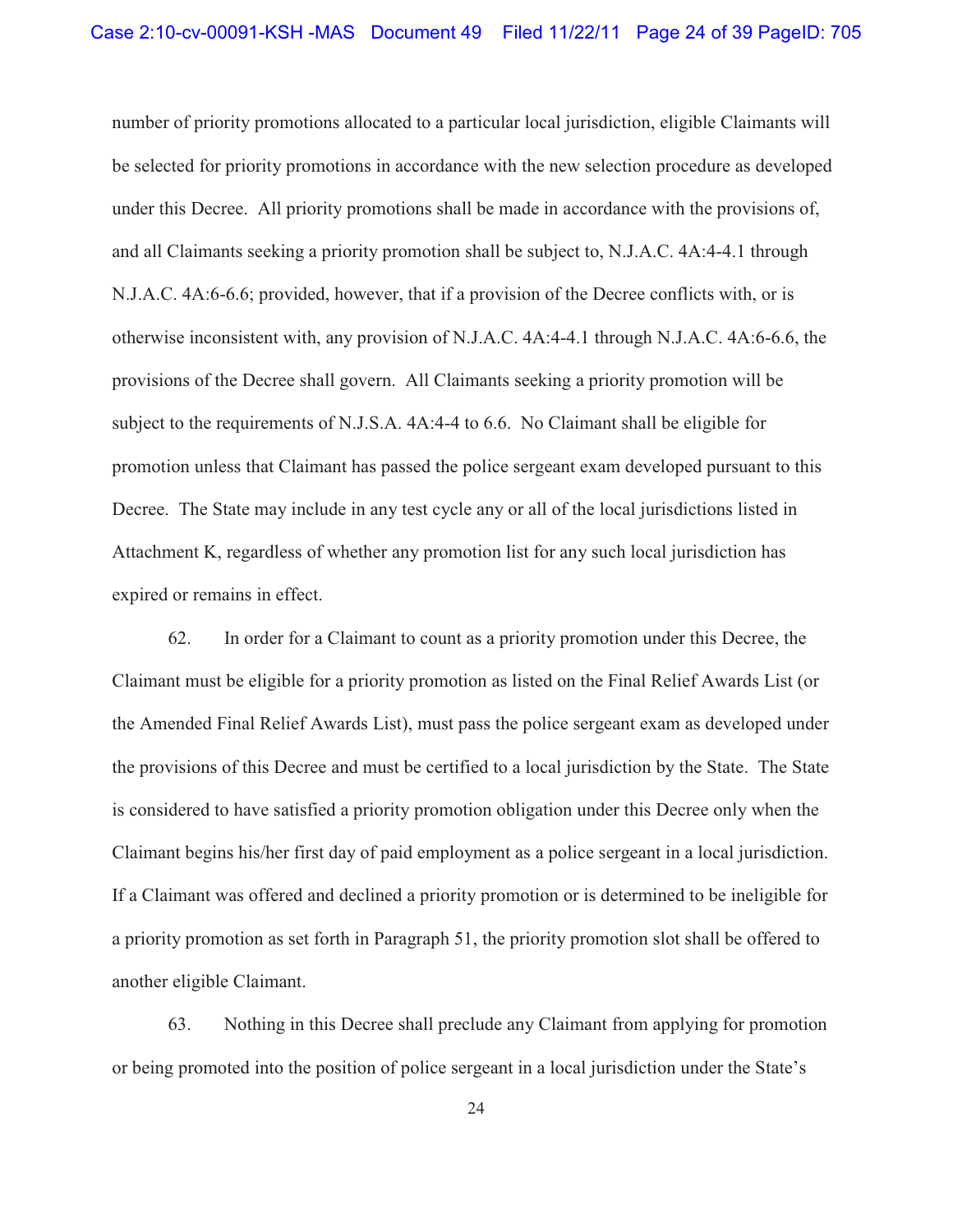regular promotion process. However, promotion of a Claimant under the State's regular promotion process shall not be counted toward fulfillment of the State's priority promotion obligations under this Decree nor shall it affect a Claimant's eligibility for back pay under this Decree. The State also may not refuse to select a Claimant under its regular promotion process on the basis that the Claimant is eligible for a priority promotion or back pay under this Decree.

64. The group of African-American or Hispanic Claimants eligible for priority promotions, as indicated on the Final Relief Awards List (or Amended Relief Awards List), shall be deemed exhausted only when each such Claimant:

- a. Has been appointed as a police sergeant in a local jurisdiction as a priority promotion;
- b. In writing, has rejected an offer of a priority promotion made by the State pursuant to this Decree;
- c. Has accepted a priority promotion offer but, without good cause, failed to appear for his/her first day of employment as a police sergeant in a local jurisdiction;
- d. Has failed the police sergeant exam developed pursuant to this Decree; or
- e. Has been agreed by the Parties or determined by the Court to be currently unqualified for the position of police sergeant, using the lawful, objective appointment criteria (other than a residency or written exam requirement) in use by the State at that time.
- 65. The State or its designee shall notify a Claimant of an offer of a priority

promotion by certified U.S. mail (return receipt requested) with a written offer for the police

sergeant position, prominently indicating:

- a. That the offer is an offer of a priority promotion being made pursuant to this Decree;
- b. That, at the completion of the Claimant's probationary or working test period, the Claimant will be entitled to retroactive seniority as of the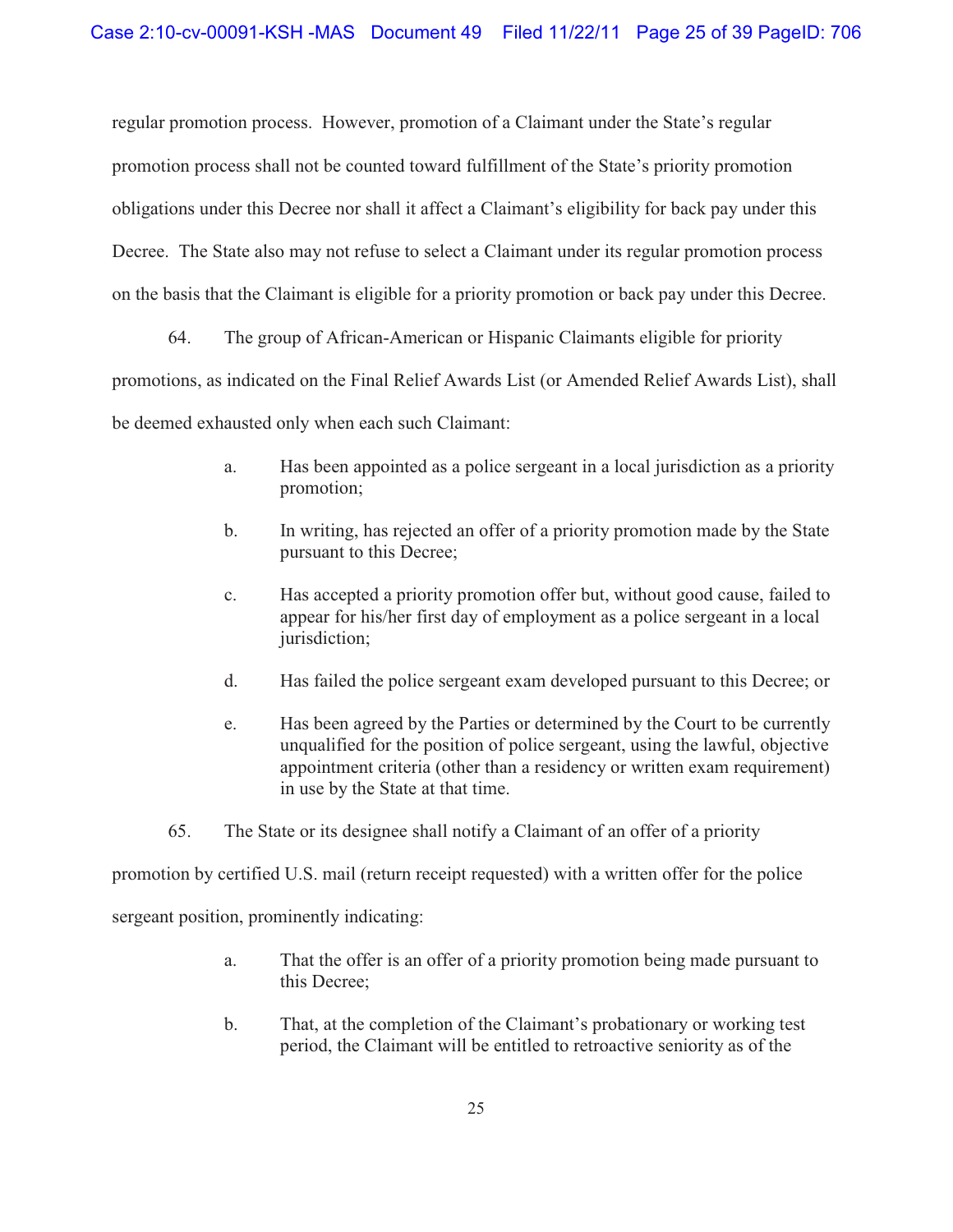Claimant's presumptive appointment date as that term is defined in Paragraph 9 of this Decree;

- c. The beginning salary the Claimant will receive if the offer is accepted, as well as the salary the Claimant will receive after completion of the probationary or working test period;
- d. The telephone numbers at which the Claimant may contact the United States and the State with any questions regarding the offer of a priority promotion;
- e. That the Claimant has at least forty-five (45) days from the date on which the written offer of appointment was sent to notify the State that the Claimant accepts the offer;
- f. That the Claimant must provide written notice to both the State and local jurisdiction of the acceptance of an appointment. The written notice either must be received by both the State and the local jurisdiction no later than forty-five (45) days after the written offer was sent to the Claimant or, if the written notice is sent by mail, must be postmarked no later than fifty (50) days after the written notice was sent to the Claimant; and
- g. That the designation as a priority promotion pursuant to this Decree will remain confidential and will not be disclosed by the State or a local jurisdiction, provided, however, that the State may provide to a local jurisdiction any information reasonably necessary for such local jurisdiction to effectuate a priority promotion made in accordance with the terms of this Decree.

On the date on which such an offer of priority promotion is sent to a Claimant, the State shall

send a copy of the offer to the United States.

66. Upon completion of the new testing process and following all steps identified in

Paragraphs 64 and 65 of this Decree, the State will issue a priority promotion list for each of the

local jurisdictions identified in Attachment K. The State shall certify Claimants on the priority

promotion lists over all other eligible candidates for each local jurisdiction identified in

Attachment K for the next police sergeant positions until:

a. The allocation of the priority promotions for such local jurisdiction as set forth in Attachment K has been satisfied; or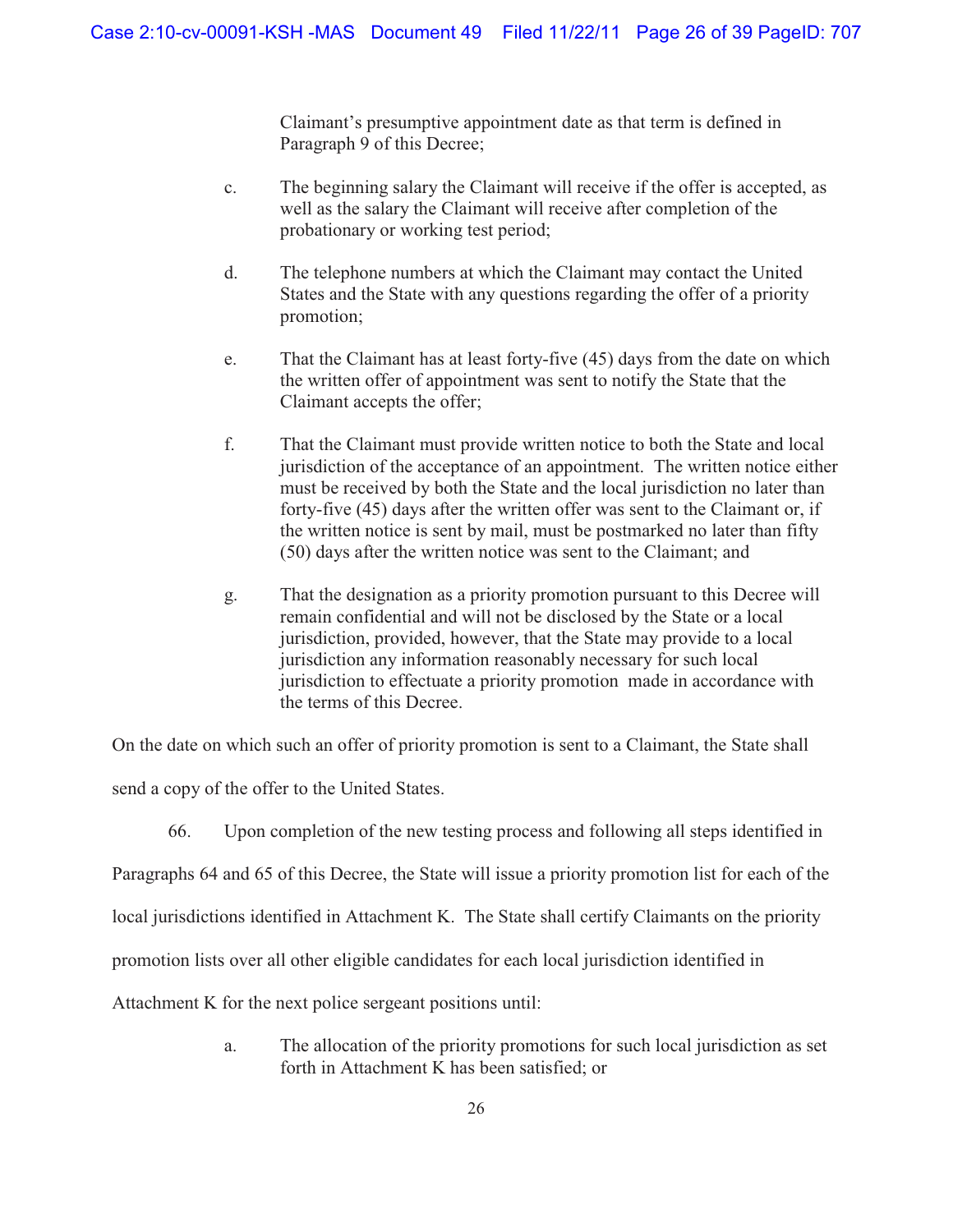b. The group of Claimants eligible for priority promotions for the police sergeant position, as indicated on the Final Relief Awards List (or the Amended Final Relief Awards List) is exhausted for such local jurisdiction pursuant to Paragraph 64 (*i.e.*, all have either been appointed, rejected an offer of priority promotion or are not currently qualified as agreed by the Parties or determined by the Court).

67. At such time as a local jurisdiction has made all of the priority promotions allocated to that jurisdiction in Attachment K, or the group of eligible Claimants for that jurisdiction has been exhausted, the State and local jurisdictions may discontinue the use of the priority promotion list. For local jurisdictions identified in Attachment K with existing special reemployment lists, the State shall certify Claimants eligible for priority promotions on at least a one to one ratio with candidates on existing special reemployment lists for the next police sergeant positions. Certifications made from special reemployment lists pursuant to this Paragraph do not alter the State's priority promotion obligations set forth in preceding subparagraphs (a) and (b) or elsewhere in this Decree.

68. At least sixty (60) days before any administration of the new police sergeant selection procedure developed under the Decree in a local jurisdiction containing any Claimants eligible to compete for a priority promotion under this Decree, the State shall notify the United States, in writing, indicating the name of each Claimant and for each such Claimant, the date of the exam administration and whether the Claimant has applied to take the written exam.

69. Within fourteen (14) days after the State determines that a Claimant eligible to compete for a priority promotion has failed any aspect of the new selection procedure for police sergeant developed under the Decree, the State shall notify the United States in writing and at the same time, provide to the United States a copy of all documents and information that the State considered in determining that the Claimant has failed.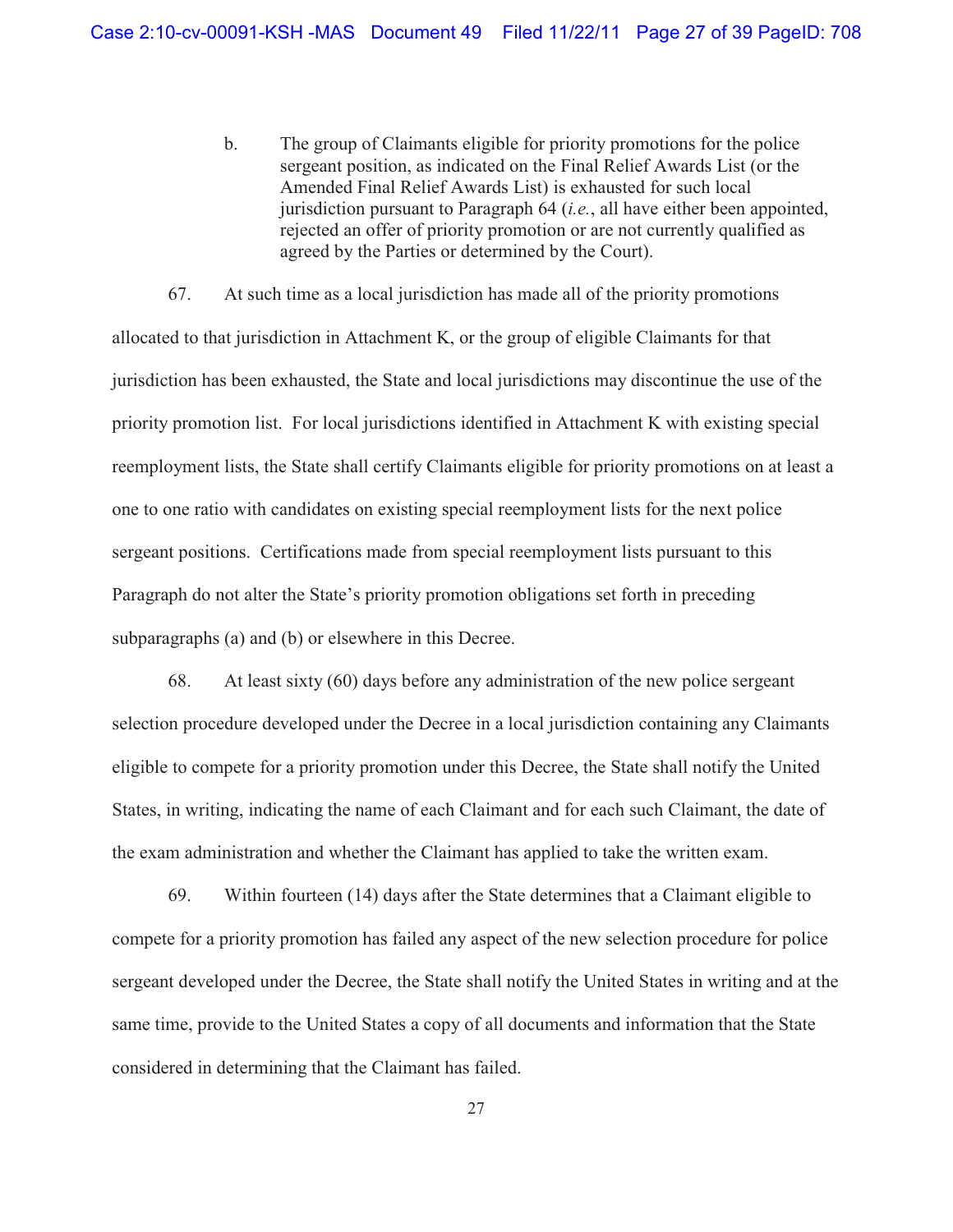70. Within fourteen (14) days after the State has made an offer of a priority promotion, the State shall notify the United States of the identity of the Claimant to whom an offer has been made.

71. Within fourteen (14) days after the State receives from a Claimant a written rejection of an offer of a priority promotion made pursuant to this Decree, the State shall provide a copy of such written rejection to the United States.

72. Within fourteen (14) days after a Claimant fails to appear for his/her first day of paid employment, or the State determines that any Claimant is not currently qualified for the position of police sergeant using the lawful, objective appointment criteria in use by the State or local jurisdiction at that time, the State shall:

- a. so notify the United States in writing;
- b. if applicable, provide a written statement of all reason(s) the State or local jurisdiction believes the Claimant is not qualified currently; and
- c. if applicable, provide all information and documents (*e.g.*, criminal history records, exam scores) upon which the State or local jurisdiction based its determination.

73. If the United States notifies the State that the United States wishes to interview or depose any official, agent or employee of the State involved in evaluating the qualifications of a Claimant determined by the State to be not currently qualified, the State shall make such person available for interview or deposition (at the United States' option) within fourteen (14) days.

74. If the United States does not agree with the State's determination that a Claimant is not currently qualified for the position of police sergeant, the United States shall so notify the State within sixty (60) days after the date on which it receives the State's determination.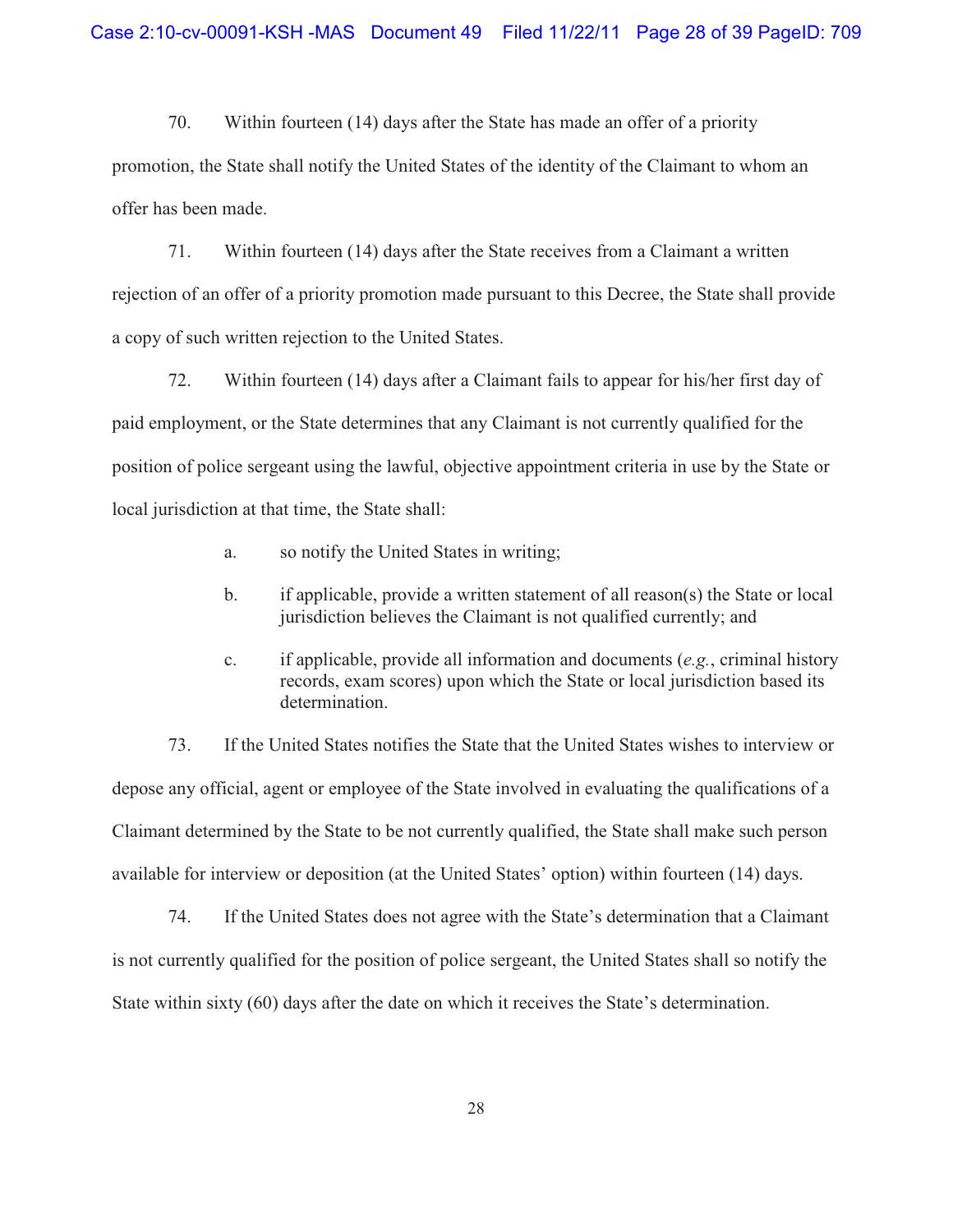75. If the Parties cannot resolve a dispute regarding whether a Claimant is currently qualified, either party may request that the Court resolve the dispute no later than thirty (30) days after the United States notifies the State of its disagreement pursuant to the preceding Paragraph. This Court shall retain jurisdiction of all disputes regarding any Claimant's current qualifications for purposes of the State's priority promotion obligations under this Decree. In any proceedings regarding such a dispute, the State shall bear the burden of proving by a preponderance of the evidence that the Claimant is not currently qualified based upon the minimum qualifications applied by the State to all candidates for promotion to police sergeant.

76. On the date on which a Claimant who was appointed as a priority promotion under this Decree completes the probationary or working test period, the State shall credit the Claimant with retroactive seniority that corresponds to the Claimant's presumptive appointment date as a police sergeant and as provided by this Decree.

### **VII. NEW EXAM DEVELOPMENT AND COMPLIANCE MONITORING**

77. In consultation with the United States, the State will develop and administer a new lawful selection procedure to select qualified candidates for promotion to the position of police sergeant in local jurisdictions.

78. The exam described in the "Police Sergeant Test Validation Report 2011" (the "2011 Validation Report") will serve as the basis for the new police sergeant exam (the "police sergeant exam").

79. For the first administration of the police sergeant exam immediately following execution of the Decree by the Parties:

> a. The State will provide to the United States and the United States' expert(s) access to State personnel and to the State's expert(s) for the purposes of evaluating the police sergeant exam.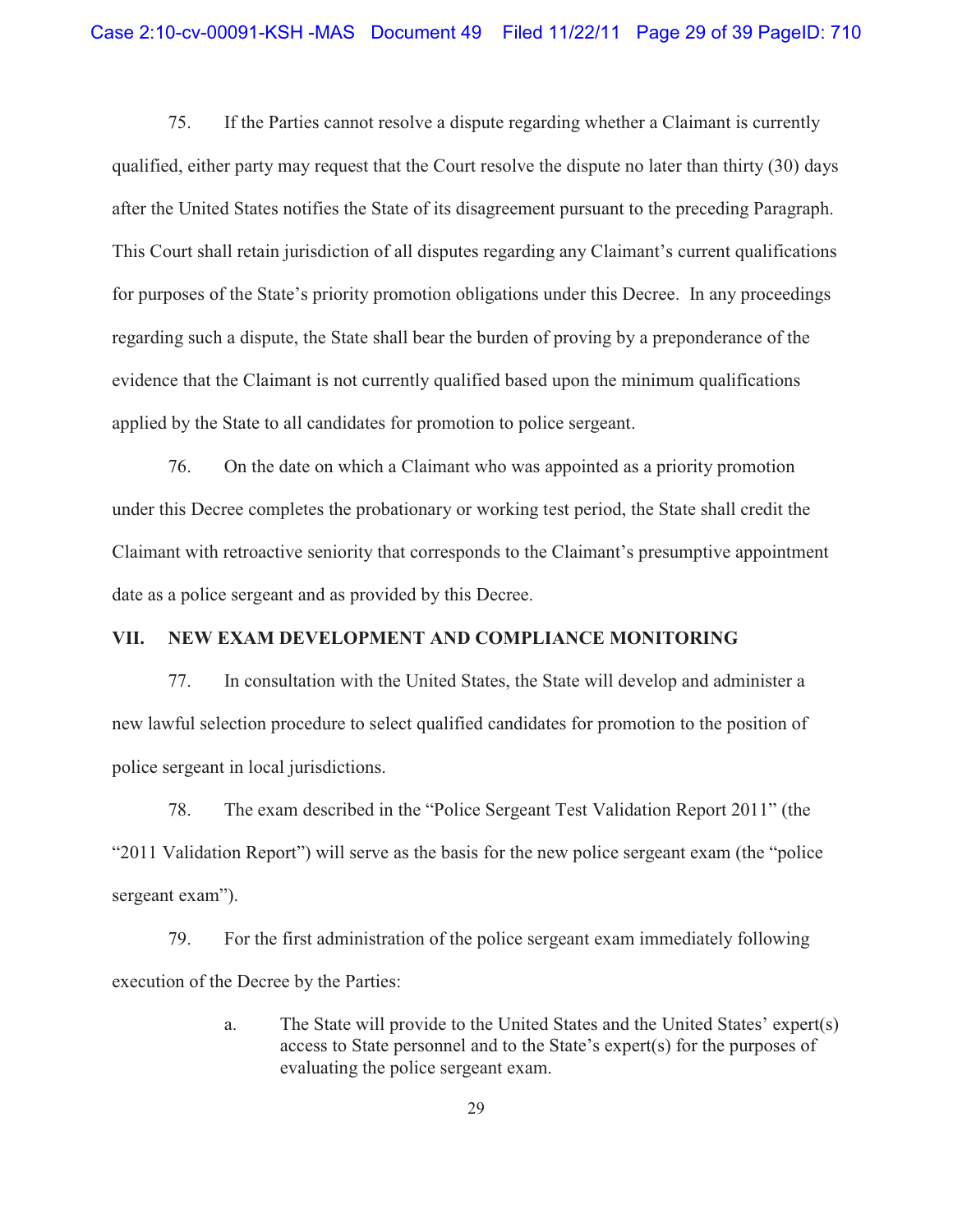- b. The State will provide to the United States all evidence of job relatedness or validity of the police sergeant exam, including job analysis and test plans, as well as data underlying such analysis and test plans. The State will also provide the proposed announcement for the police sergeant exam, any proposed police sergeant orientation manual or study guide that contains information about the police sergeant exam, a proposed process for item development and review, and a proposal for the scoring and weighting of all components of the exam, the standardization of exam scores and the manner of use in the creation of eligible lists.
- c. Recognizing that the job-relatedness and validity of an exam can be evaluated fully only after an exam has been administered, the United States shall review the materials provided by the State and make recommendations aimed at reducing impact while maintaining validity or at increasing the likelihood of validity no later than sixty (60) days after the United States receives all of the materials described in Paragraph 79(b). If the United States does not submit any recommendations within sixty (60) days, the State may announce and subsequently administer the police sergeant exam without changes. The Parties may agree to an extension of this timeline.
- d. If the United States makes recommendations within the timeline set in Paragraph 79(c) or within a timeline otherwise agreed to by the Parties, the State will implement the recommendations, except the State may object to any recommendation that it believes is unnecessary.
- e. If the State and the United States are unable to resolve a dispute regarding the United States' recommendations, either party may move the Court for resolution. The Parties acknowledge, however, that a determination of the validity of the testing process under Title VII must include an evaluation of additional factors such as scoring, weighting and particular use of the test. The United States reserve its right to raise objections regarding the manner of use pursuant to subsection (j) of this Paragraph.
- f. Upon implementation of modifications to the police sergeant exam or its manner of use pursuant to Paragraphs 79(c) and (d) or upon order of the Court pursuant to Paragraph 79(e), the State may administer the police sergeant exam.
- g. After administration of the police sergeant exam, the State will provide to the United States and the United States' expert(s) the gender, race, national origin, answer keys, exam forms, exam scores and access to itemlevel data (*e.g.*, test question responses for each candidate). The State will also provide to the United States a proposal that the State believes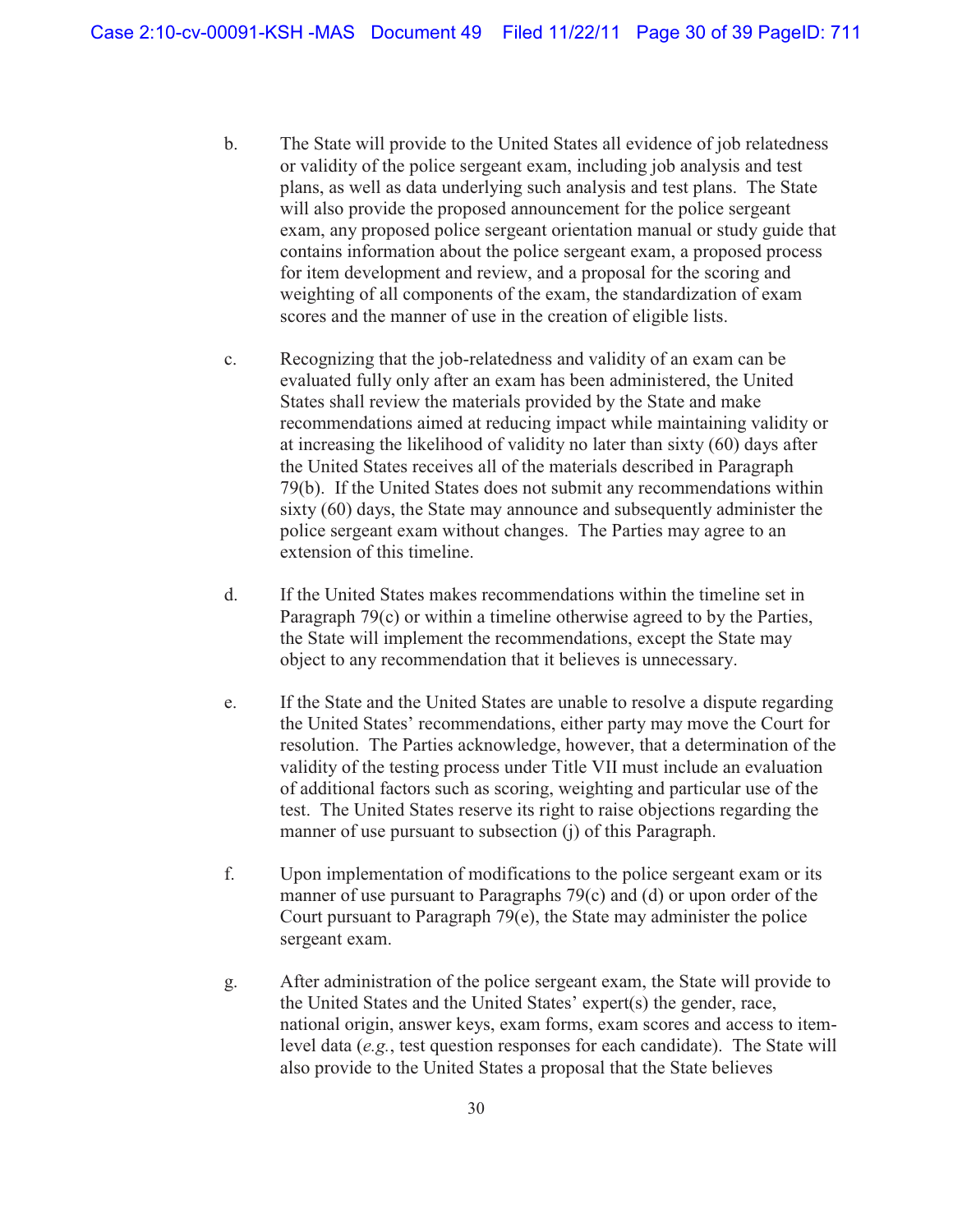complies with Title VII regarding the scoring of all non-multiple choice components.

- h. The United States shall review the post-administration exam data and the States' proposed scoring of non-multiple choice components and make recommendations no later than thirty (30) days after the United States receives the materials described in Paragraph 79(g). If the United States does not submit any recommendations within thirty (30) days, the State may score and use the police sergeant exam in accordance with its proposal. The Parties may agree to an extension of this timeline.
- i. If the United States recommends changes to the police sergeant exam as to the scoring of non-multiple choice components of the exam within the timeline set in Paragraph 79(h) or within a timeline otherwise agreed to by the Parties, the State will implement the changes, except the State may object to any change that it believes is unnecessary.
- j. If the State and the United States are unable to resolve a dispute regarding a change to the police sergeant exam as to its scoring of the non-multiple choice components, either party may move the Court for resolution. Upon a motion by either party, the Court shall hold a hearing regarding the lawfulness of the proposed manner of use of the police sergeant exam. The Parties agree that the burdens of proof set forth in 42 U.S.C. § 2000e-2(k) shall apply to this hearing. If the Court determines, following a hearing, that the proposed manner of use does not comply with Title VII, the State shall not use the police sergeant exam in that manner. Following submissions by the Parties, the Court will then decide upon an alternative use of the exam, if any, that complies with Title VII.
- k. Upon completion of all scoring of the exam, as to both multiple choice and non-multiple choice components, the State will provide to the United States and the United States' expert(s) gender, race, national origin, exam scores on the multiple choice and non-multiple choice components of the exam, combined scores, seniority scores and final scores and ranks, and a proposal as to the passing score for the exam.
- l. The United States shall review the State's proposed passing score and make recommendations no later than 20 days after the United States receives the proposal as to the passing score for the exam.
- m. If the United States recommends changes to the passing score within the time set in Paragraph 79(l), the State will implement the changes, except the State may object to any change that it believes is unnecessary.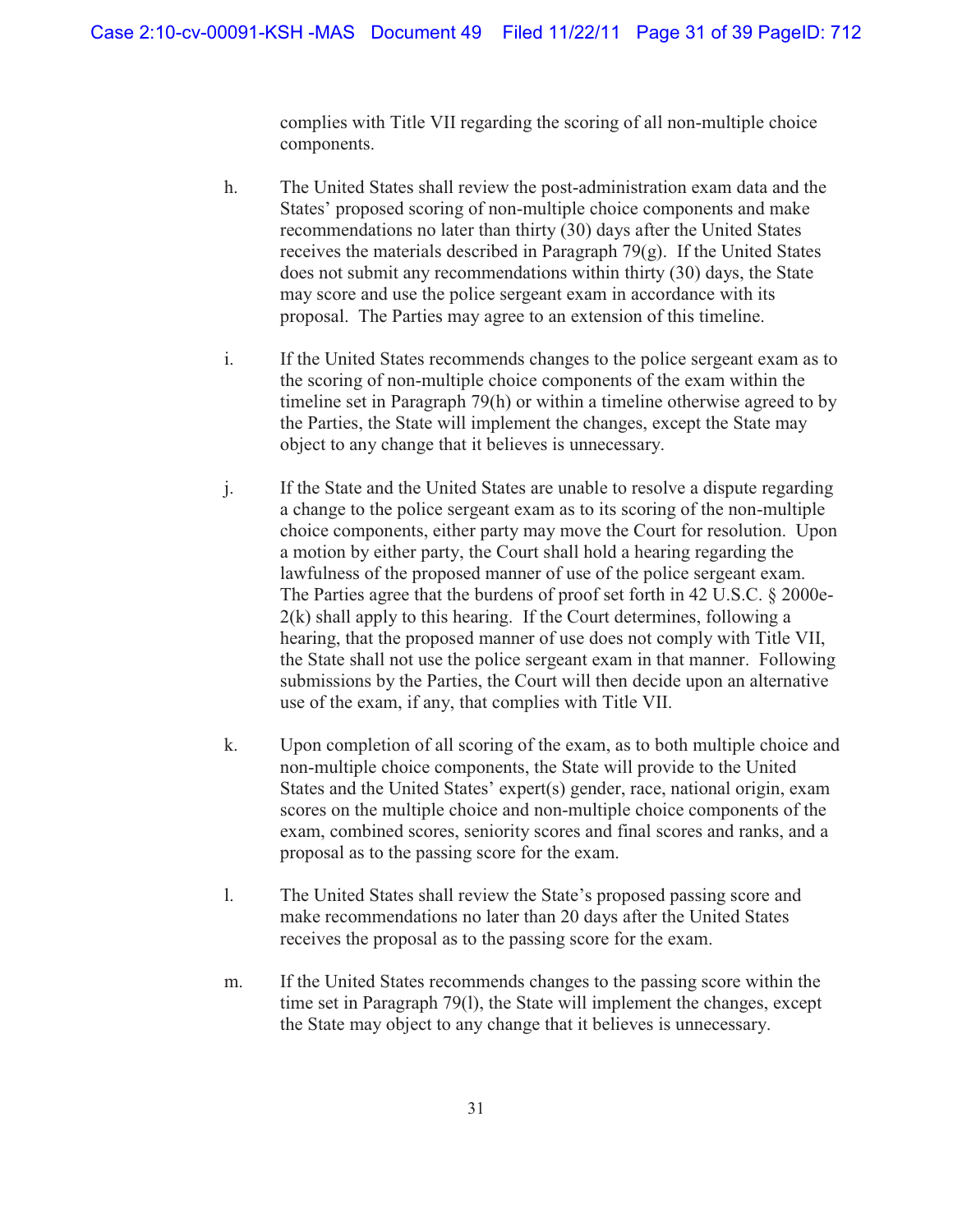- n. If the State and the United States are unable to resolve a dispute regarding the United States' recommendation as to the passing score, either party may move the Court for resolution.
- o. Upon implementation of the recommendations pursuant to Paragraph 79(l) or upon order of the Court pursuant to Paragraph 79(n), the State may implement the passing score and use the police sergeant exam results in the creation of eligible lists.
- 80. Prior to announcing the second administration of the police sergeant exam

following execution of the Decree:

- a. The State will provide to the United States and the United States' expert(s) access to State personnel and to the State's expert(s) for the purposes of evaluating the police sergeant exam.
- b. The State will provide the United States the proposed announcement for the police sergeant exam, and a proposal for the scoring and weighting of all components of the exam, the standardization of exam scores, the manner of use in the creation of eligible lists, including any proposed modifications to the exam, along with all evidence of job relatedness and validity to support such modifications.
- c. No later than sixty (60) days after the State provides the notice, any proposed modifications and supporting materials described in Paragraph 80(b), the United States shall review any materials provided by the State, as well as the data and information from the prior exam administration, and make recommendations to the State aimed at alternative employment practices (*i.e.*, lessening the disparate impact caused by the exam, if any, while meeting the State's legitimate business needs). If the United States does not submit any recommendations within sixty (60) days, the State may announce and subsequently administer the police sergeant exam without changes. The Parties may agree to an extension of this timeline.
- d. If the United States makes recommendations within the timeline set in Paragraph 80(c) or within a timeline otherwise agreed to by the Parties, the State will implement the recommendations, except the State may object to any recommendation that it believes is unnecessary.
- e. If the State and the United States are unable to resolve a dispute regarding the United States' recommendations, either party may move the Court for resolution.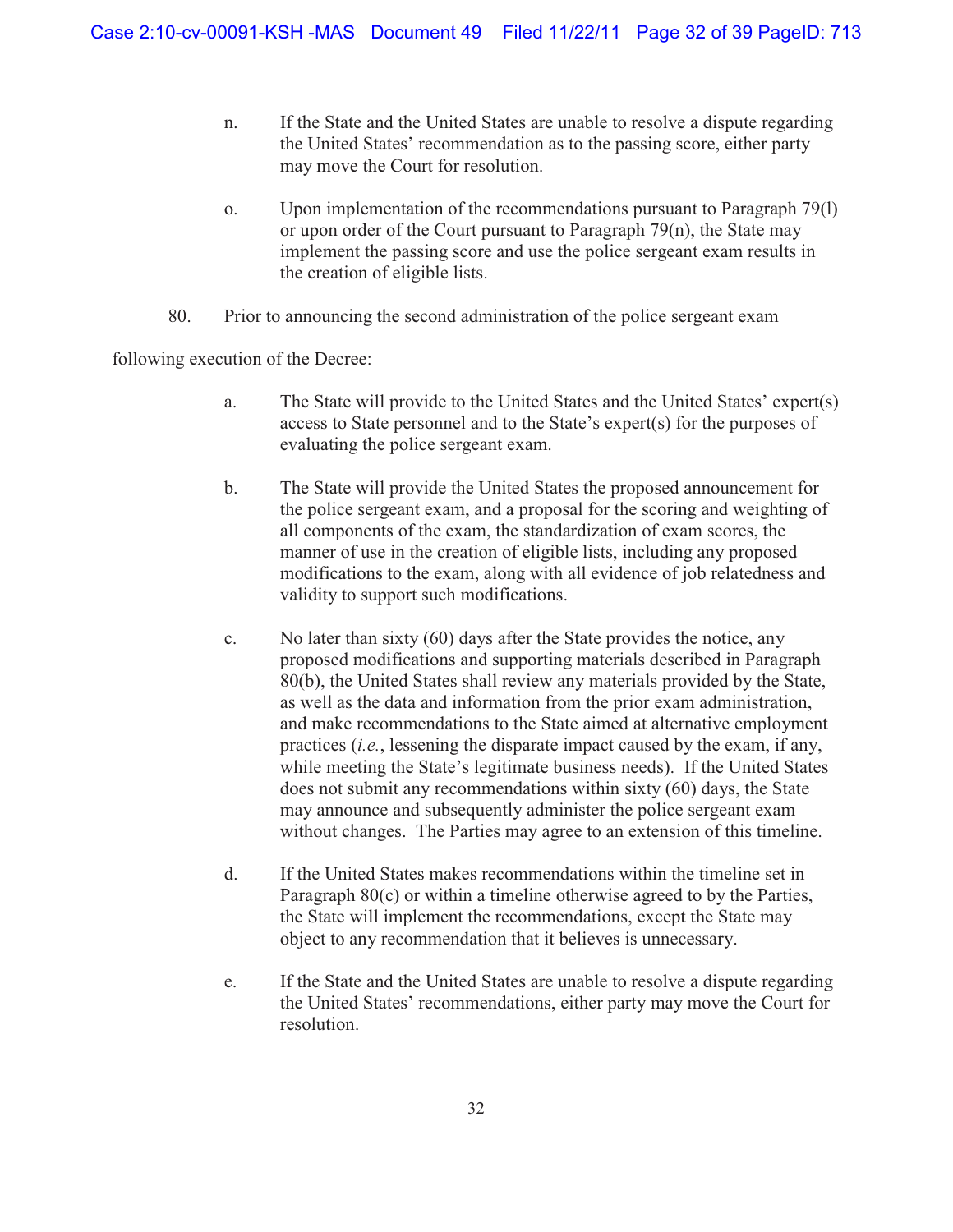- f. Upon implementation of modifications to the police sergeant exam or its manner of use pursuant to Paragraph 80(c) and (d) or upon order of the Court pursuant to Paragraph 80(e), the State may administer the police sergeant exam.
- g. After administration of the police sergeant exam, the State will provide to the United States and the United States' expert(s) the gender, race, national origin, answer keys, exam forms, exam scores, and access to item-level data (*e.g.*, test question responses). The State will also provide to the United States a proposal that the State believes complies with Title VII regarding the scoring of the non-multiple choice components of the exam.
- h. The United States shall review the post-administration exam data and the States' proposed scoring, weighting, and manner of non-multiple choice component of the exam and make recommendations as to the scoring of the non-multiple choice component of the exam no later than thirty (30) days after the United States receives the materials described in Paragraph  $80(g)$ . If the United States does not submit any recommendations within thirty (30) days, the State may score and use the police sergeant exam in accordance with its proposal. The Parties may agree to an extension of this timeline.
- i. If the United States makes recommendations as to the scoring of the nonmultiple choice component of the exam, the State will implement the changes, except the State may object to any change that it believes is unnecessary.
- j. If the State and the United States are unable to resolve a dispute regarding a change to the scoring of the non-multiple choice component of the exam, either party may move the Court for resolution. The Parties agree that the burdens of proof set forth in 42 U.S.C. § 2000e-2(k) shall apply to this hearing. If the Court determines, following a hearing, that the proposed manner of use does not comply with Title VII, the State shall not use the police sergeant exam in that manner. Following submissions by the Parties, the Court will then decide upon an alternative use of the exam, if any, that complies with Title VII.
- k. Upon completion of all scoring of the exam, the State will provide to the United States and the United States' expert(s) gender, race, national origin, exam scores on the multiple choice and non-multiple choice components of the exam, combined scores, seniority scores and final scores and ranks, and a proposal as to the passing score for the exam.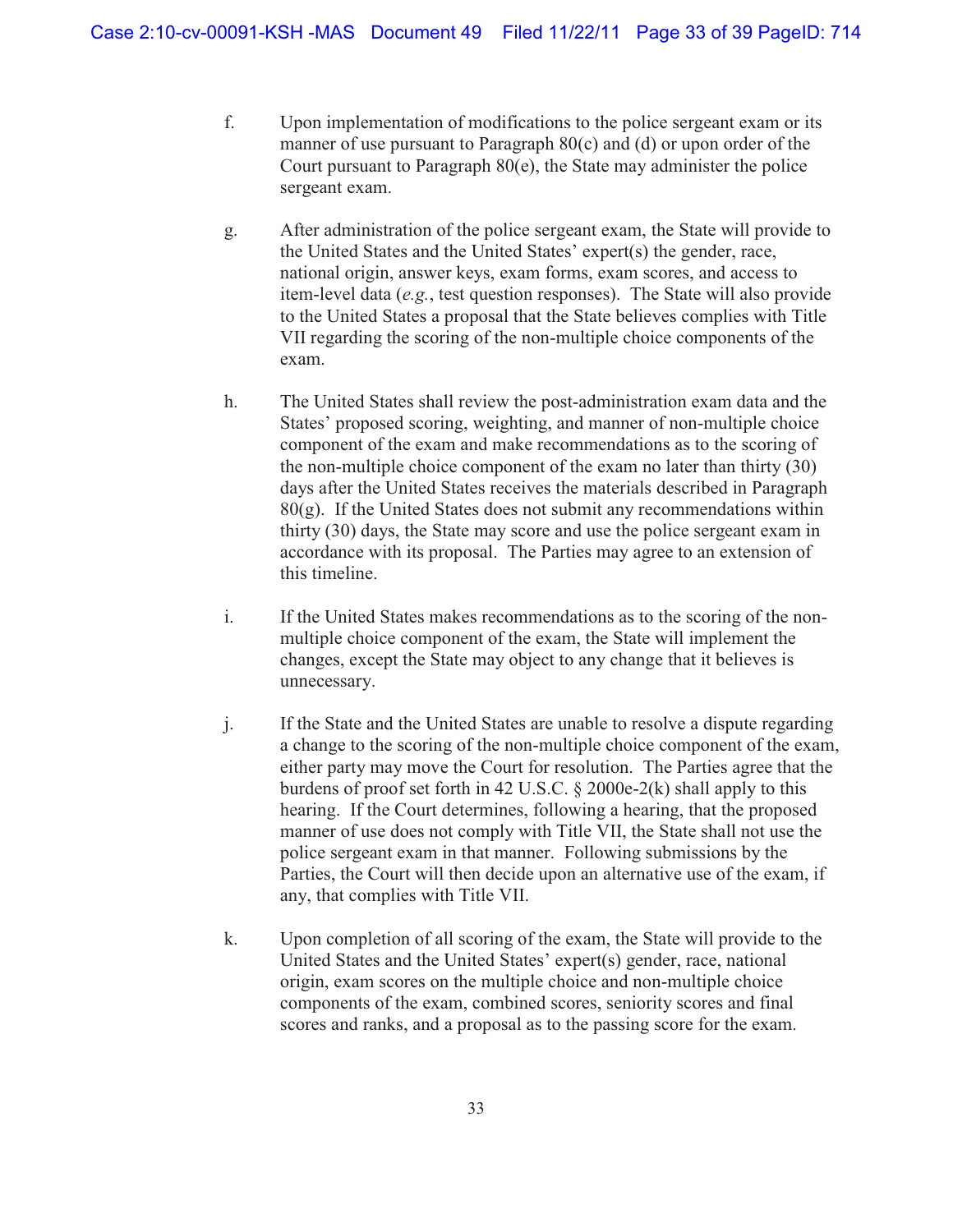- l. The United States shall review the State's proposed passing score and make recommendations no later than twenty (20) days after the United States receives the proposal as to the passing score for the exam.
- m. If the United States recommends changes to the passing score within the time set in Paragraph 80(l), the State will implement the changes, except the State may object to any change that it believes is unnecessary.
- n. If the State and the United States are unable to resolve a dispute regarding the United States' recommendation as to the passing score, either party may move the Court for resolution.
- o. Upon implementation of the recommendations pursuant to Paragraph 80(m) or upon order of the Court pursuant to Paragraph 80(n), the State may implement the passing score and use the police sergeant exam results to issue promotion lists.

81. Due to the importance of test security, along with concerns about the proprietary nature of test development materials, all correspondence and communications between and among the Parties and their test developers, consultants and/or experts in connection with the performance of the obligations set forth in Paragraphs 77 through 80 shall be held confidential and shall not be disclosed to any third party in the absence of a court order compelling such disclosure.

82. Following the first two administrations of the police sergeant exam, for

subsequent administrations, the State will have no obligation to provide to the United States evidence of job relatedness or validity of the police sergeant exam, including job analysis, test plans, and test content, or data underlying such analysis, test plans and content. The State will also have no obligation to provide the United States and the United States' expert(s) access to State personnel and to the State's expert for the purposes of exploring possible changes to the police sergeant exam. For the third and fourth subsequent administrations of the police sergeant exam after entry of the consent decree, however, the State will provide to the United States the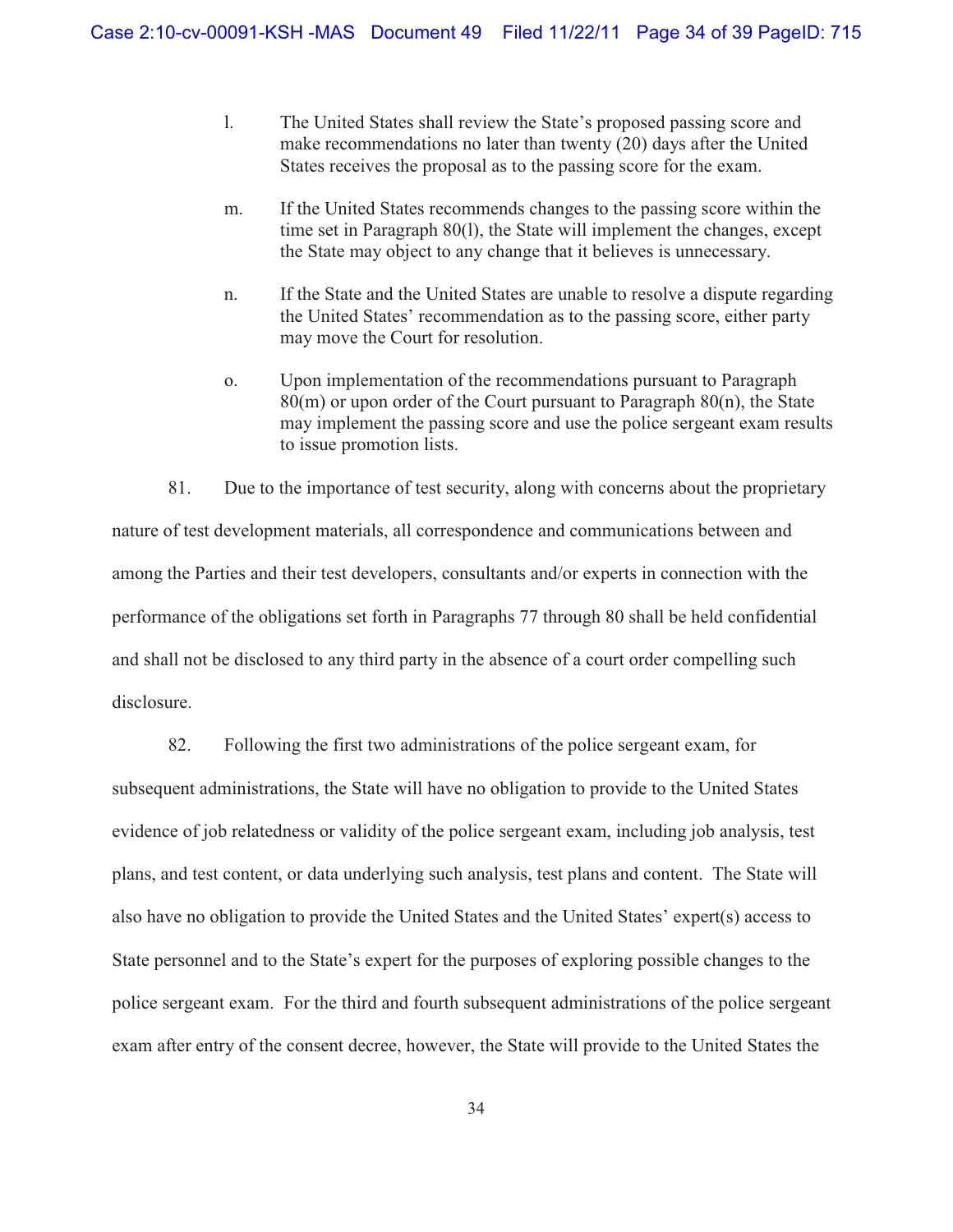gender, race, national origin, exam scores, seniority scores and rank of each candidate and the eligible lists resulting from the administration of the police sergeant exam within fourteen days of creation of the eligible lists, and any certification data within fourteen days of creation of the certification.

83. The State may in its discretion continue to provide data and information requested by the United States for additional administrations of the exam.

84. After the first two administrations of the police sergeant exam, the State may

administer the police sergeant exam without awaiting agreement from the United States.

### **VIII. RECORD KEEPING REQUIREMENTS**

85. While this Decree remains in effect, the State shall maintain all of the following

records (including those created or maintained in electronic form):

- a. all applications for police sergeant positions;
- b. all documents relating to the screening, evaluation or selection of candidates for the position of police sergeant;
- c. all documents relating to written or verbal complaints made by any person or organization regarding discrimination on the basis of race and/or national origin in the appointment of police sergeants;
- d. all documents relating to the evaluation or selection of Claimants to be offered priority appointment and/or to the employment of Claimants appointed as priority appointments under this Decree; and
- e. all other documents relating to the State's compliance with the requirements of this Decree, including but not limited to documents relating to the payment or award of individual relief to any Claimant under this Decree.
- 86. Except as otherwise provided in this Decree, the State will make available to the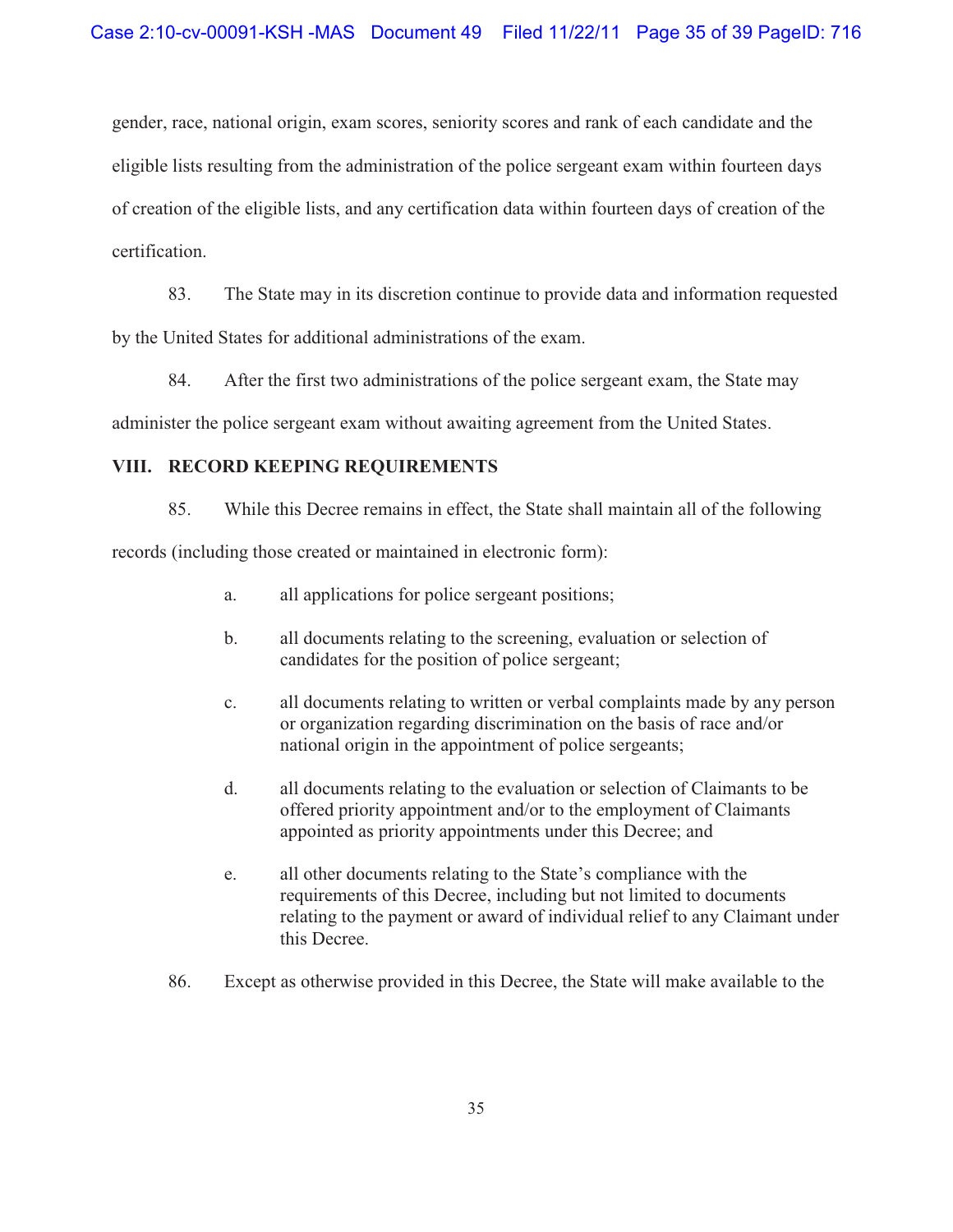United States, no later than thirty (30) days after the United States so requests in writing, any records maintained in accordance with the preceding Paragraph of this Decree and any additional documents relating to any dispute arising under the Decree.

87. When possible, all records furnished to the United States shall be provided in a computer-readable format to be agreed upon by the Parties prior to production.

88. Within thirty (30) days after the United States so requests in writing, the State shall make available for interview or deposition (at the United States' option) any agent, employee or official of the State who the United States reasonably believes has knowledge of information necessary to verify the State's compliance with the terms of this Decree or to resolve a dispute arising under this Decree.

## **IX. DURATION OF CONSENT DECREE**

89. Unless otherwise ordered by this Court, and absent the pendency of any motion related to this Decree, this Decree shall expire without further order of the Court on the latest of the following dates:

- a. Three years from the date of the entry of the Decree;
- b. Upon fulfillment of the Parties' obligations regarding the individual relief to be awarded under this Decree; or
- c. Upon the State's administration of the second police sergeant exam contemplated by Section VII or Paragraph 80(n) of this Decree and after the time for the United States to make recommendations regarding the content or manner of use of the police sergeant exam in accordance with Paragraph 80(m) or after the time for a hearing contemplated by Paragraph 80(n) has expired.

90. Either party may move the Court to extend the duration of the Decree only upon a showing of good cause.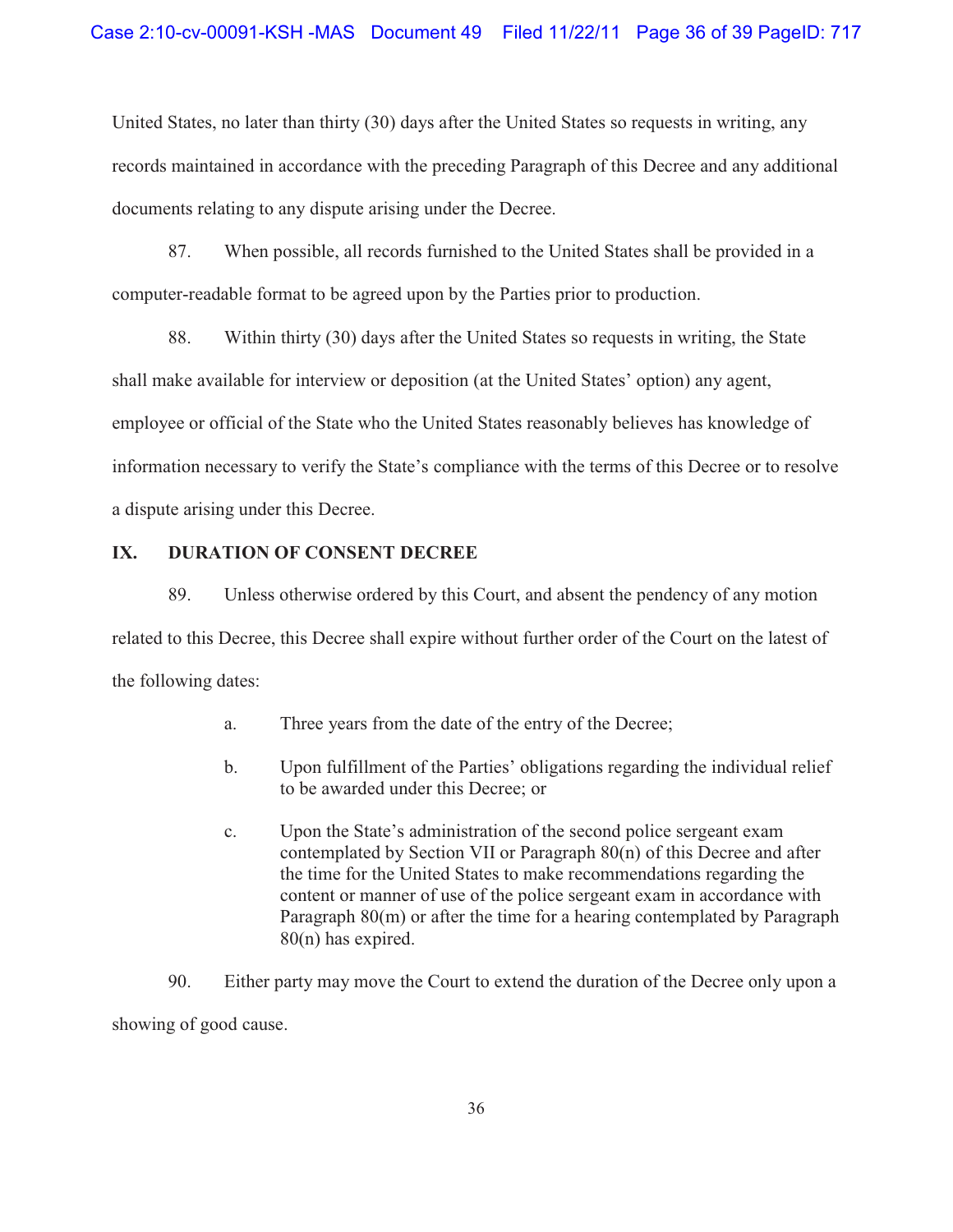# **X. COSTS AND FEES**

91. Each party shall bear its own costs and expenses incurred as a result of obligations imposed by this Decree, including the cost of all notification and publication procedures.

92. Each party shall bear its own costs, expenses, and attorneys'fees incurred in this litigation.

#### **XI. MISCELLANEOUS**

93. The Court shall retain jurisdiction over this Decree for the purpose of resolving any disputes or entering any orders that may be appropriate to implement the Decree, including joining any parties whose joinder is necessary to accord complete relief under this Decree.

94. By mutual agreement, the Parties may change the terms of this Decree, provided that such mutual agreement is memorialized in writing, signed by the Parties and approved by the Court.

95. This Decree constitutes the entire agreement of the Parties, and supersedes all prior agreements, representations, negotiations and undertakings not set forth or incorporated herein.

96. Except as otherwise provided in this Decree, all written information and documents required to be delivered under this Decree to the United States by the State shall be sent via overnight delivery to the following address:

> New Jersey Settlement Team Employment Litigation Section U.S. Department of Justice Civil Rights Division PHB, Room 4710 601 D Street NW Washington, DC 20004

> > 37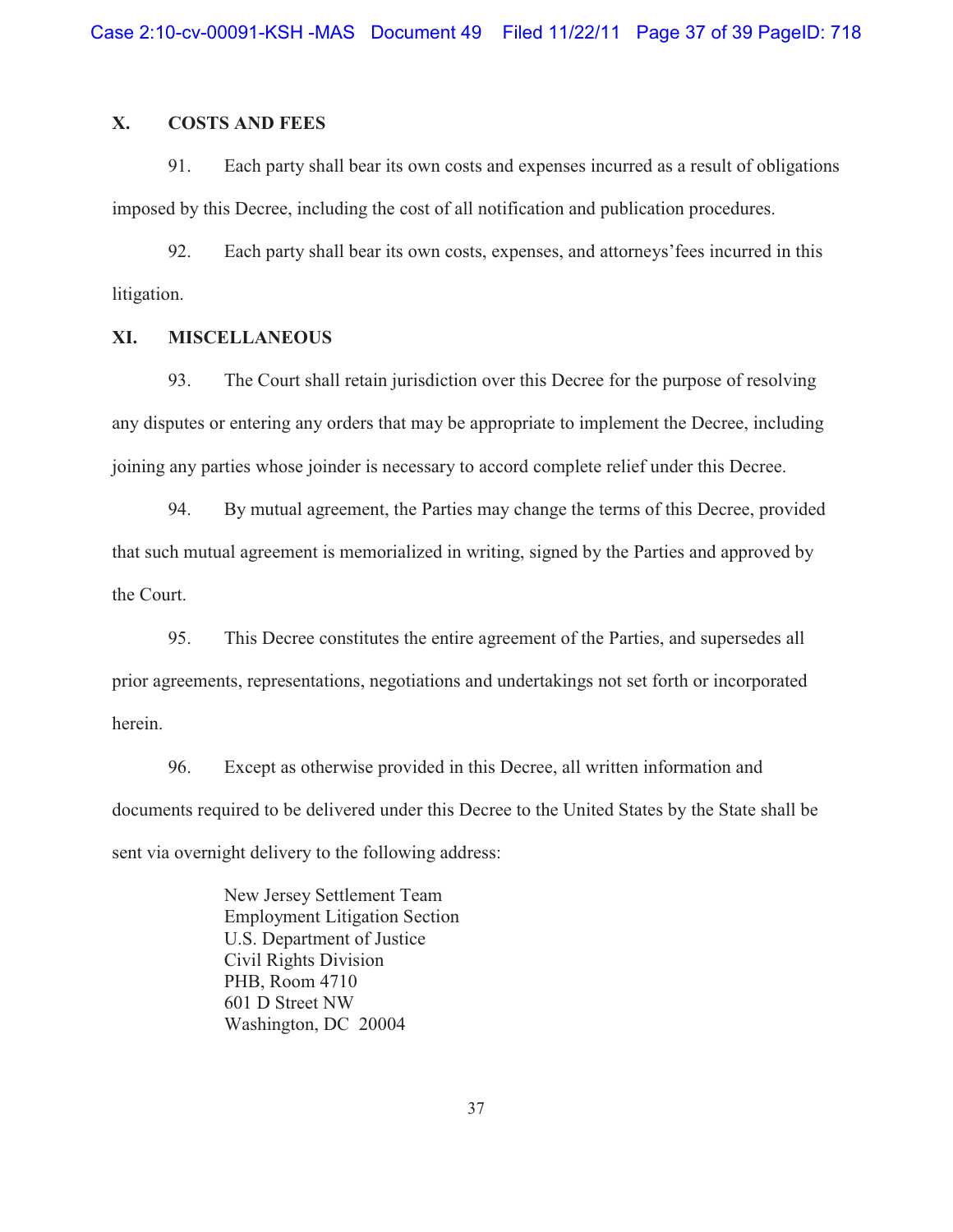97. Any documents required to be delivered under this Decree by the United States to

the State shall be sent to:

 Department of Law and Public Safety, Division of Law Richard J. Hughes Justice Complex Post Office Box 112 Trenton, New Jersey 08625-0112

It is so **ORDERED**, this 22<sup>nd</sup> day of November, 2011

 /s/ Katharine S. Hayden UNITED STATES DISTRICT JUDGE